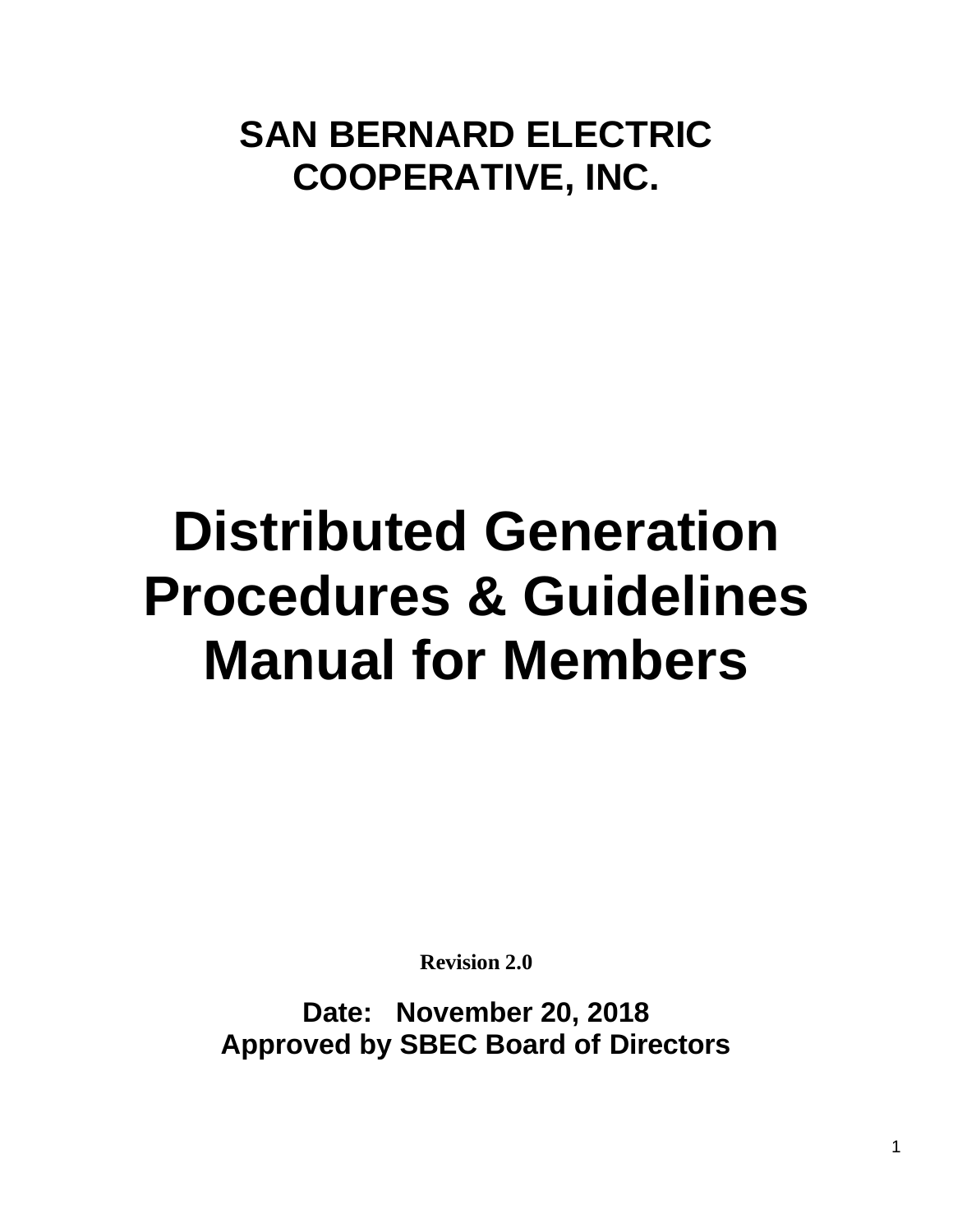# **TABLE OF CONTENTS**

| III. COOPERATIVE AND POWER SUPPLIER REVIEW PROCESS                                                                                                                                                         |
|------------------------------------------------------------------------------------------------------------------------------------------------------------------------------------------------------------|
| IV. SALES TO AND PURCHASES FROM A DG INSTALLATION<br>1) For all facilities where the Member desires to export power  8<br>3) For facilities $> 50$ kW & < 10 MW where the Member desires to export power 9 |
| 1) Line Extension and Modifications to Cooperative Facilities  10<br>2)<br>5)                                                                                                                              |
| VI. REFUSAL TO INTERCONNECT SERVICE OR DISCONNECTION OF                                                                                                                                                    |
| 5)<br>6)<br>7)<br>8)                                                                                                                                                                                       |

# OTHER INFORMATION

COOPERATIVE AGREEMENT FOR INTERCONNECTION AND PARALLEL OPERATION OF DISTRIBUTED GENERATION

Contract..........................................................................................................17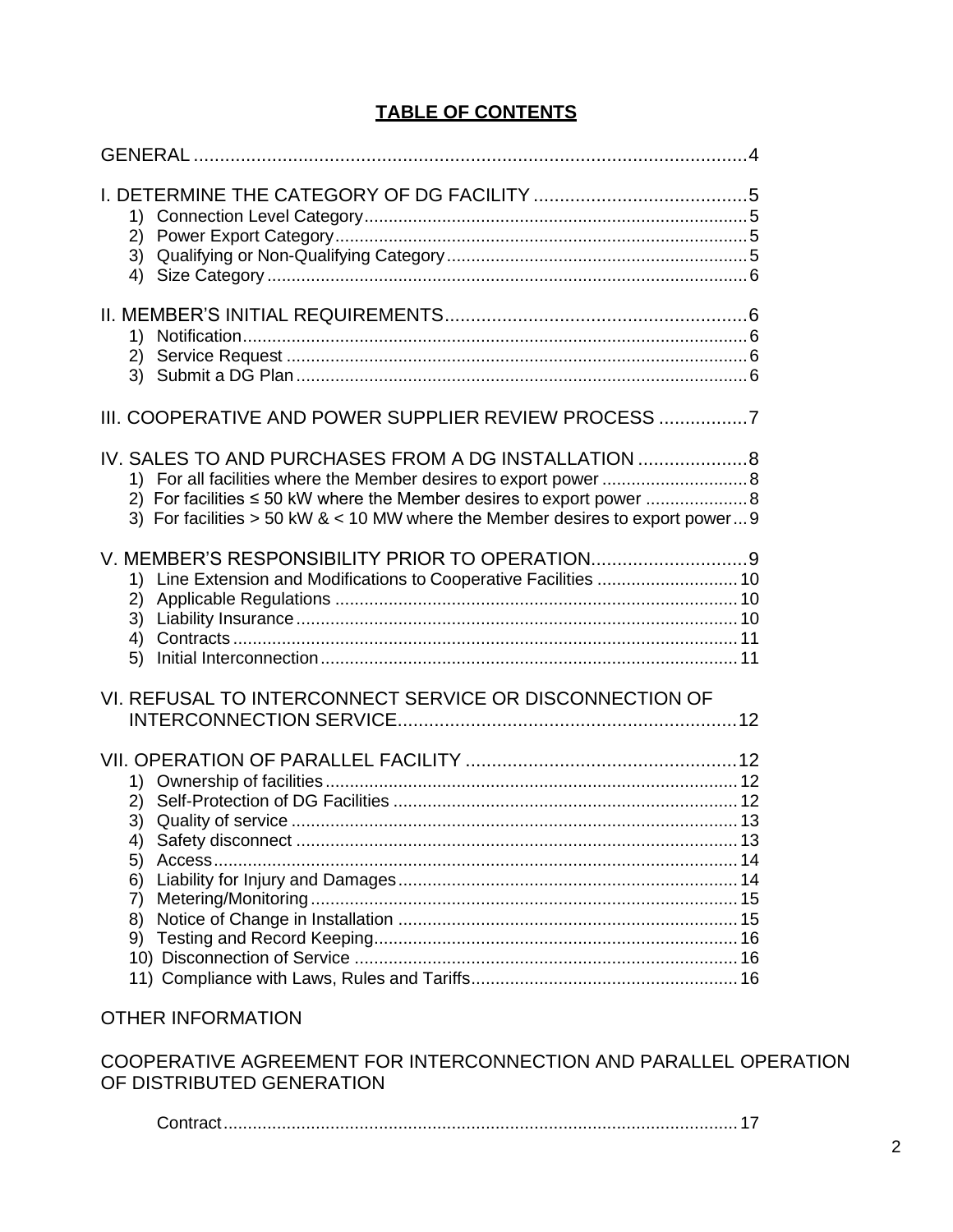| APPLICATION FOR OPERATION OF CUSTOMER-OWNED DG 24 |  |
|---------------------------------------------------|--|
|                                                   |  |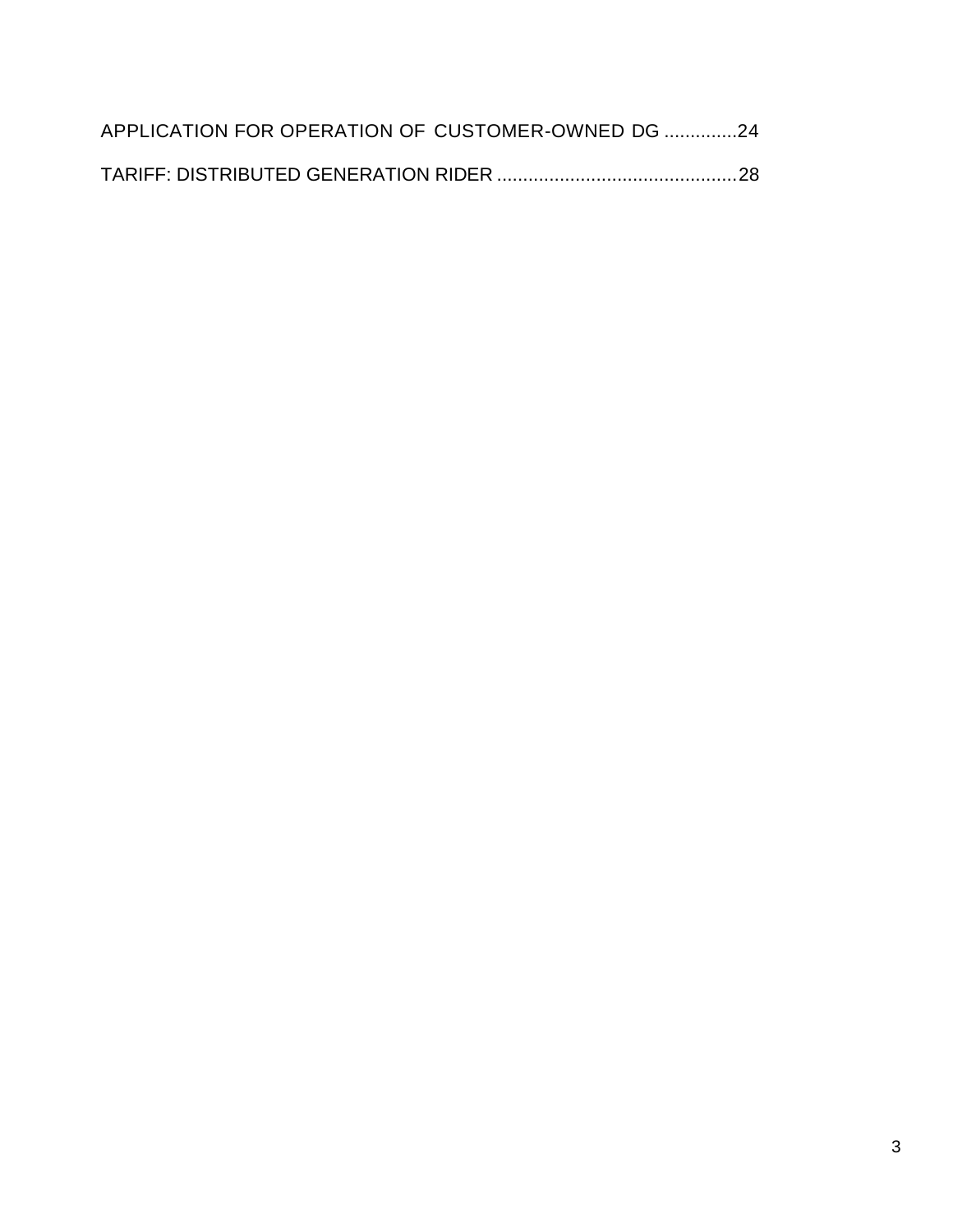# **GENERAL**

In order to receive service from San Bernard Electric Cooperative, Inc. a customer must join or become a "Member" of the Cooperative. However, throughout this manual, the terms "Customer" and "Members" may be interchangeable. For more information about the cooperative membership application process, including any applicable membership fees or deposits, see the Cooperative to request new member information.

It is the intent of the Cooperative to allow Members to install Distributed Generation (DG), provided the Member's DG facility does not adversely affect the Cooperative. The Member must conduct his/her own analysis to determine the economic benefit of DG operation.

A DG facility that is not connected to the Cooperative's system in any way is known as "standalone" or "isolated" DG. The Member may operate a DG facility in stand-alone or isolated fashion as long as such DG facility does not adversely affect the Cooperative's system. A DG facility connected in any way to the Cooperative's system shall be considered as in "parallel." For purposes of this Manual, a DG facility is considered operating in "parallel" anytime it is connected to the Cooperative's system in any way, even if the Member does not intend to export power. All provisions of this Manual shall apply to parallel operation of DG facilities as so defined.

This Manual is not a complete description or listing of all laws, ordinances, rules and regulations, nor is this Manual intended to be an installation or safety manual. The Member requesting to interconnect a DG facility to the Cooperative's system is responsible for and must follow, in addition to all provisions of this Manual, the Cooperative's *Rules and Regulations and Tariffs for Electric Service*, the Cooperative's *Line Extension Policy*, the *Policies and Procedures* of the Cooperative's power supplier where applicable, the *Policies and Procedures* of the Cooperative's transmission service provider where applicable, the current *IEEE 1547 Standard Guide for Distributed Generation Interconnection* (a copy is on file at the Cooperative for inspection along with information so the Member may obtain his/her own copy), other applicable IEEE standards, applicable ANSI standards, including ANSI C84.1 Range A and any other applicable governmental and regulatory laws, rules, ordinances or requirements. All legal, technical, financial, etc. requirements in the following sections of this Manual must be met prior to interconnection of the DG facility to the Cooperative's system.

A Member may serve all load behind the meter at the location serving the DG facility but will not be allowed to serve multiple meters, multiple consuming facilities or multiple Members with a single DG facility or under a single DG application without prior approval by the cooperative.

DG facilities larger than 10 MW are not covered by this Manual and will be considered by the Cooperative on a case-by-case basis.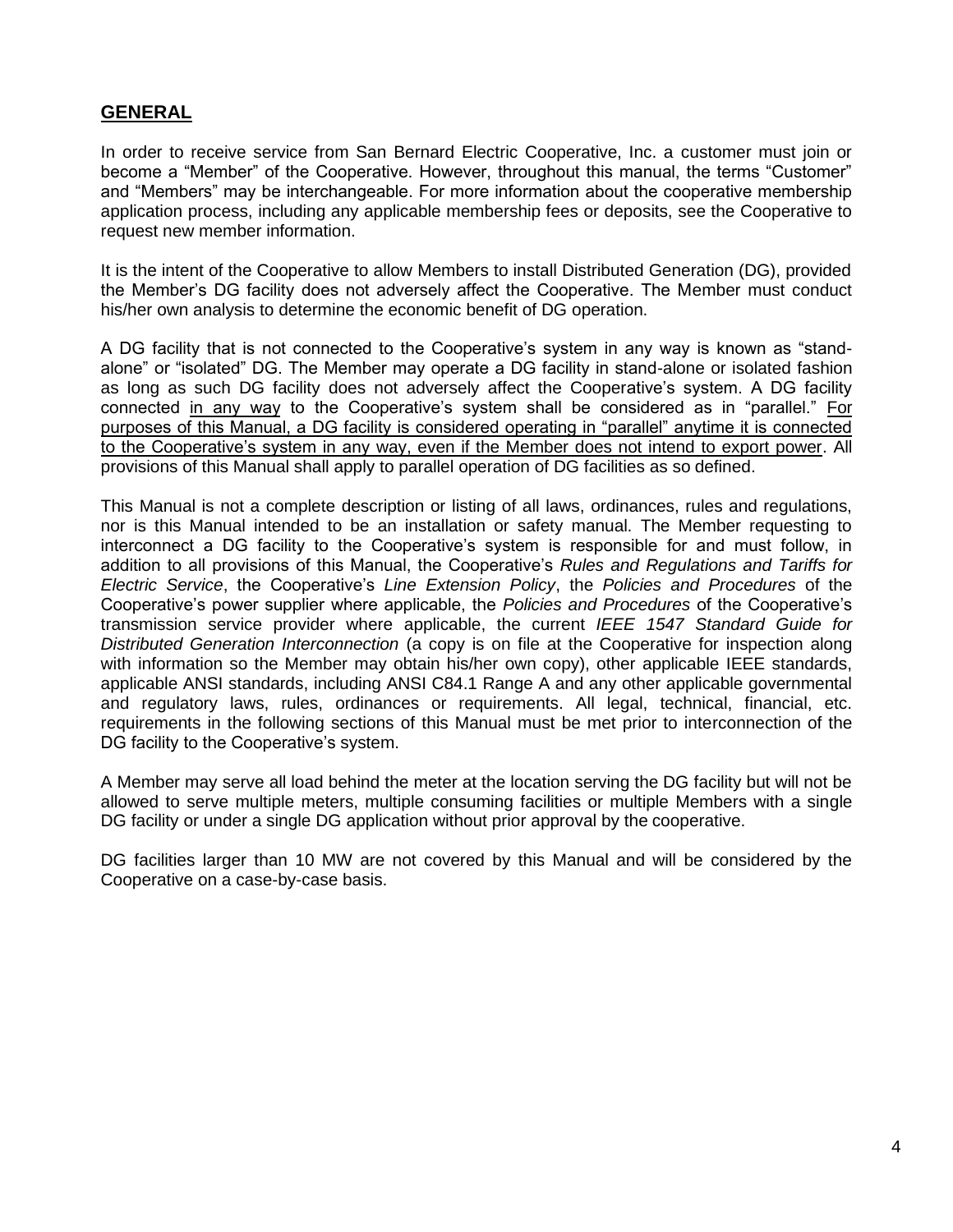# **I. DETERMINE THE CATEGORY OF DISTRIBUTED GENERATION FACILITY**

# 1) Connection Level Category

- a) Connected to the Cooperative's system The Member requests and/or the Member's DG facility requires connection to the Cooperative's system. All provisions of this manual cover this category.
- b) Connected to the Cooperative's Power Supplier's system The Member requests and/or the Member's DG facility requires connection to the Cooperative's Power Supplier's system. This manual does NOT cover this category. The Member should contact the Cooperative's Power Supplier directly as follows: \_Contact the Cooperative for the current contact information of the Power Supplier.
- 2) Power Export Category
	- a) Parallel no power export The Member operates a DG facility connected in any way to the Cooperative system but with no intention to export power.
	- b) Parallel power generated to be both consumed and exported The Member operates a DG facility connected in any way to the Cooperative's system designed primarily to serve the Member's own load but with the intention to export excess power.
	- c) Parallel power generated to be exported only The Member operates a DG facility connected in any way to the Cooperative's system designed primarily with the intention to export power.

# 3) Qualifying or Non-Qualifying Category

- a) Qualifying Facilities (QF) are defined by the Public Utility Regulatory Policies Act of 1978 (PURPA). Refer to CFR Title 26, Volume 4, Sec. 292.204.
- b) The distinction between QF and Non-Qualifying Facilities (NQF) mainly deals with fuel use.
	- (1) In general, a QF must have as its primary energy source biomass, waste, renewable resources, geothermal resources or any combination. See PURPA for a full description.
	- (2) DG facilities not designated as QF under the provisions of PURPA will be considered NQF by the Cooperative.
- c) The Cooperative will provide interconnection for a DG facility to Members, subject to the provisions of this Manual and all other applicable rules and regulations.
- d) The Cooperative will purchase power from a Member with a DG facility that is a QF, subject to the provisions of this policy and other applicable rules and regulations.
- e) The Cooperative may purchase power from a Member with a DG facility that is an NQF.

# 4) Size Category

- a) Facilities 50 kW and smaller Facilities ≤ 50 kW of connected generation will be placed in this size category unless the Member requests connection under the > 50 kW size category.
- b) Facilities above 50 kW and below 10 MW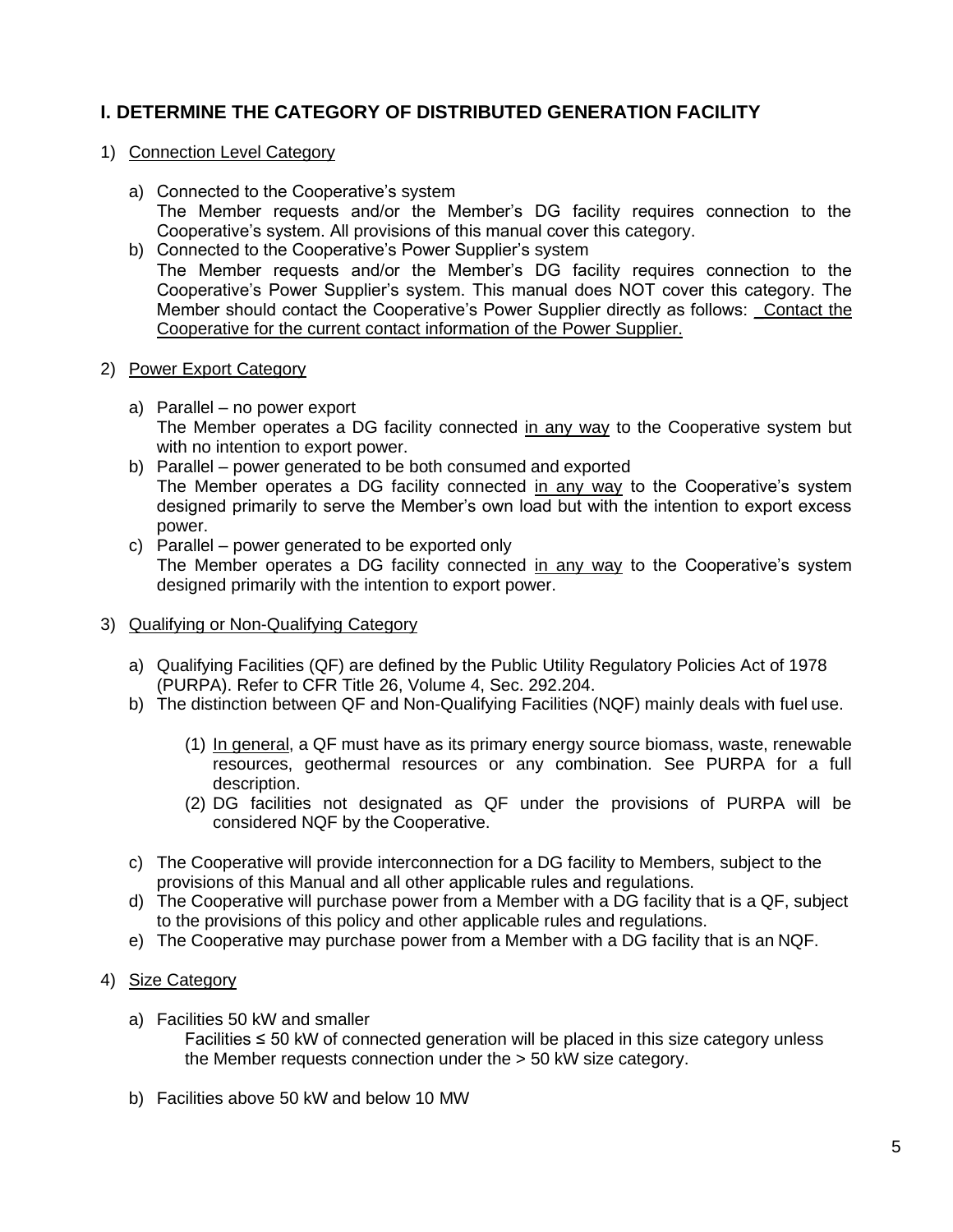Facilities > 50 kW and below 10 MW of connected generation will be placed in this size category.

c) Facilities above 10 MW of connected generation Not considered under this manual

# **II. MEMBER'S INITIAL REQUIREMENTS**

# 1) Notification

- a) The Member must meet all the Cooperative's membership and service requirements in addition to the requirements in the Manual.
- b) Anyone owning or operating a DG facility in parallel with the Cooperative's system must notify the Cooperative Engineering Department of the existence, location and category of the DG facility. An interconnect agreement must be approved and signed by the Cooperative and Member prior to connection.
- 2) Service Request
	- a) In advance of request for an interconnection, the Member must contact the Cooperative Engineering Department and complete the "Cooperative Agreement for Interconnection and Parallel Operation of Distributed Generation."
	- b) DG facilities under 5 kW in size and of standard manufacture and design (as so determined by the Cooperative) may submit the Agreement Short Form. All other facilities must submit the Agreement Long Form.
	- c) A separate form must be submitted for each facility.
- 3) Submit a DG Plan
	- a) As a part of the application, the Member shall submit a plan detailing the electrical design, interconnection requirements, size, and operational plans for the DG facility (the "DG plan"). Either at the time of submission or at any time during the review process, the Cooperative may require additional information or may require the DG plan to be prepared by a Professional Engineer registered in the state of Texas.
	- b) In the case of DG facilities (i) to be operated in parallel with the Cooperative's system, (ii) with no intention to export power to the Cooperative and (iii) that are of standard design and intended entirely as emergency or back-up power supply for the facility, the Cooperative may, at its sole discretion, waive the application fee.
	- c) Prior to review of the application and DG plan by the Cooperative, the Member shall pay an application fee as indicated below. A separate fee must be submitted for each DG facility.

| DG Size<br>(Connected Load) | <b>Application Fee</b><br>& Inspection Fee | Additional<br><b>Engineering Fee</b> |
|-----------------------------|--------------------------------------------|--------------------------------------|
| $< 5$ kW                    | \$250                                      | None                                 |
| 5 kW to 50 kW               | \$250                                      | \$750                                |
| 51 kW to 1 MW               | \$700                                      | \$1,000                              |
| Over 1 MW to 10 MW          | 1.200                                      | \$2,000 minimum                      |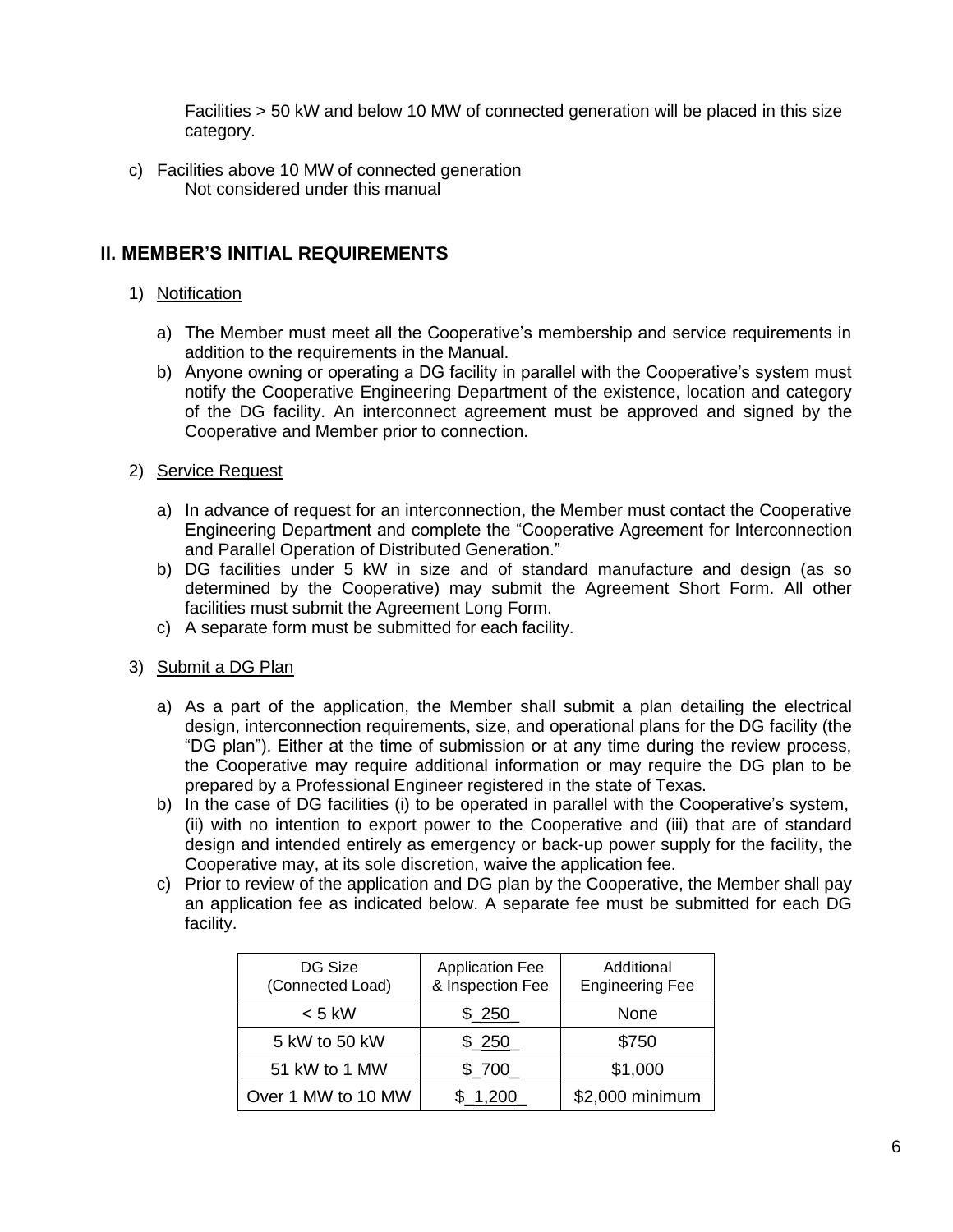| $>$ 10 MW | Not covered by this manual |
|-----------|----------------------------|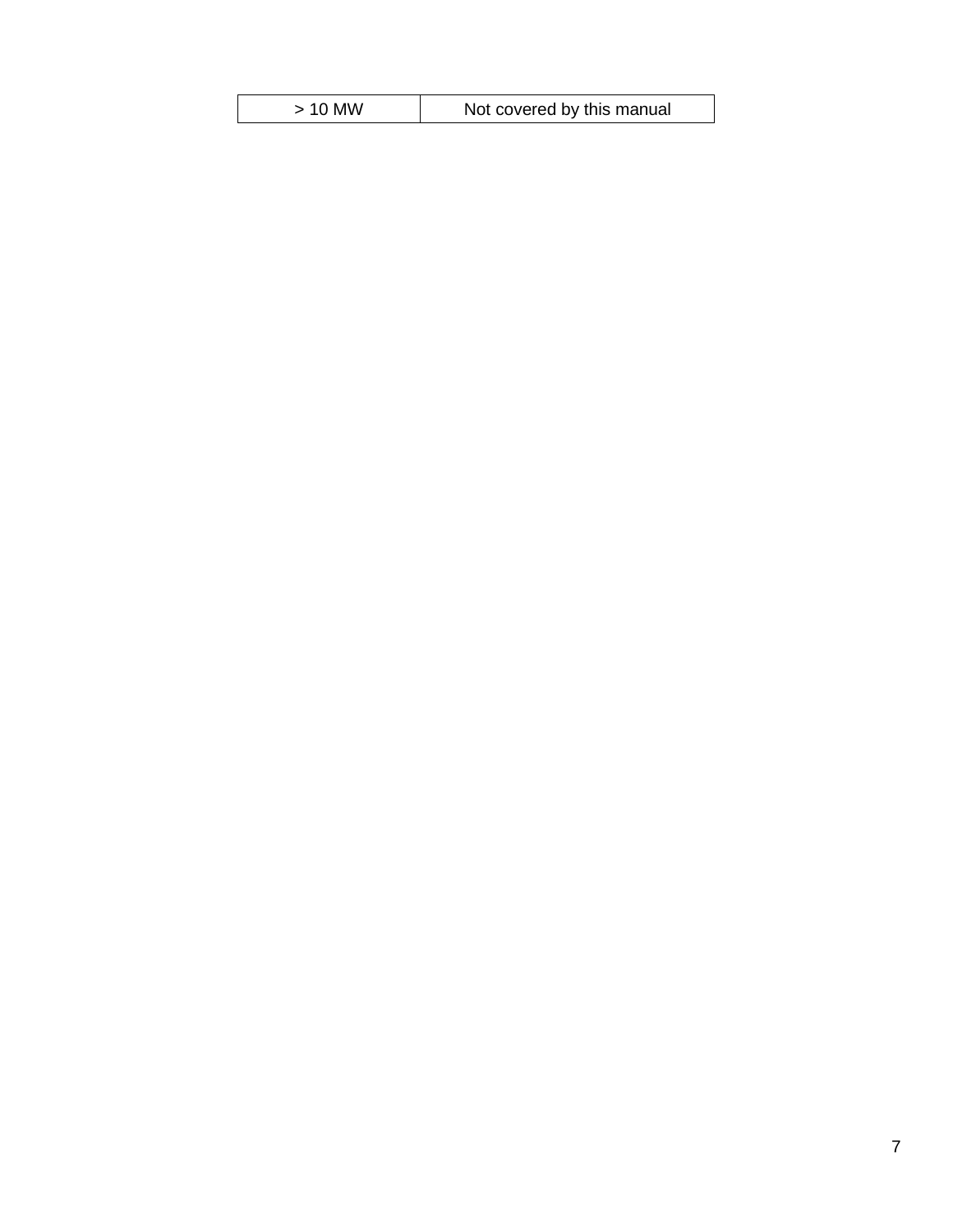# **III. COOPERATIVE AND POWER SUPPLIER REVIEW PROCESS**

# 1) Plan Review Process

- a) The Cooperative and its Power Supplier, if requested by the Cooperative, will review the application and accompanying documents, plans, specifications, and other information provided and will return an interconnection analysis to the Member within 60 days of receipt of final plans and specifications.
- b) Technical review will be consistent with guidelines established by the most recent *IEEE Standard 1547 Guide for Distributed Generation Interconnection.* The Member may be required by the Cooperative to provide proof that their DG Facilities have been tested and certified by applicable IEEE guidelines.
- c) If corrections or changes to the plans, specifications and other information are to be made by the Member, the 60 day period may be reinitialized when such changes or corrections are provided to the Cooperative. In addition, any changes to the site or project requiring new analysis by the Cooperative may require additional cost and a new DG plan. The cost will be determined by the Cooperative and shall be paid by the Member.
- d) The Member acknowledges and agrees that any review or acceptance of such plans, specifications and other information by the Cooperative and/or its Power Supplier shall not impose any liability on the Cooperative and/or its Power Supplier and does not guarantee the adequacy of the Member's equipment or DG facility to perform its intended function. The Cooperative and its Power Supplier disclaim any expertise or special knowledge relating to the design or performance of generating installations and does not warrant the efficiency, cost-effectiveness, safety, durability, or reliability of such DG installations.
- e) In the event it is necessary at the time of initial interconnection or at some future time for the Cooperative and/or its Power Supplier to modify electric delivery systems in order to serve the Member's DG facilities and/or purchase or continue to purchase the output of the Member's DG facilities, or because the quality of the power provided by the Member's DG adversely affects the Cooperative's and/or its Power Supplier's delivery system, the Member will be responsible to pay the Cooperative and/or its Power Supplier in advance for all costs of modifications required for the interconnection of the Member's DG facilities.

# **IV. SALES TO AND PURCHASES FROM A DG FACILITY**

- 1) For all DG where the Member desires to export power
	- a) All DG facilities shall be billed under one of the Cooperative's existing rate tariffs.
	- b) All sales of electric power and energy by the Cooperative to a Member shall be consistent with the applicable retail rate schedule established by the Cooperative as if there were no DG installation at the Member's premises, including any charges in the Cooperative's DG tariff rider.
	- c) The Member shall pay all rates and charges so listed.
	- d) Neither the Cooperative nor its Power Supplier is under any obligation to purchase power from a NQF.
	- e) If the Cooperative is obligated to provide wheeling service and the Cooperative has in place a tariff for wheeling service, a DG Member requesting such wheeling service shall pay the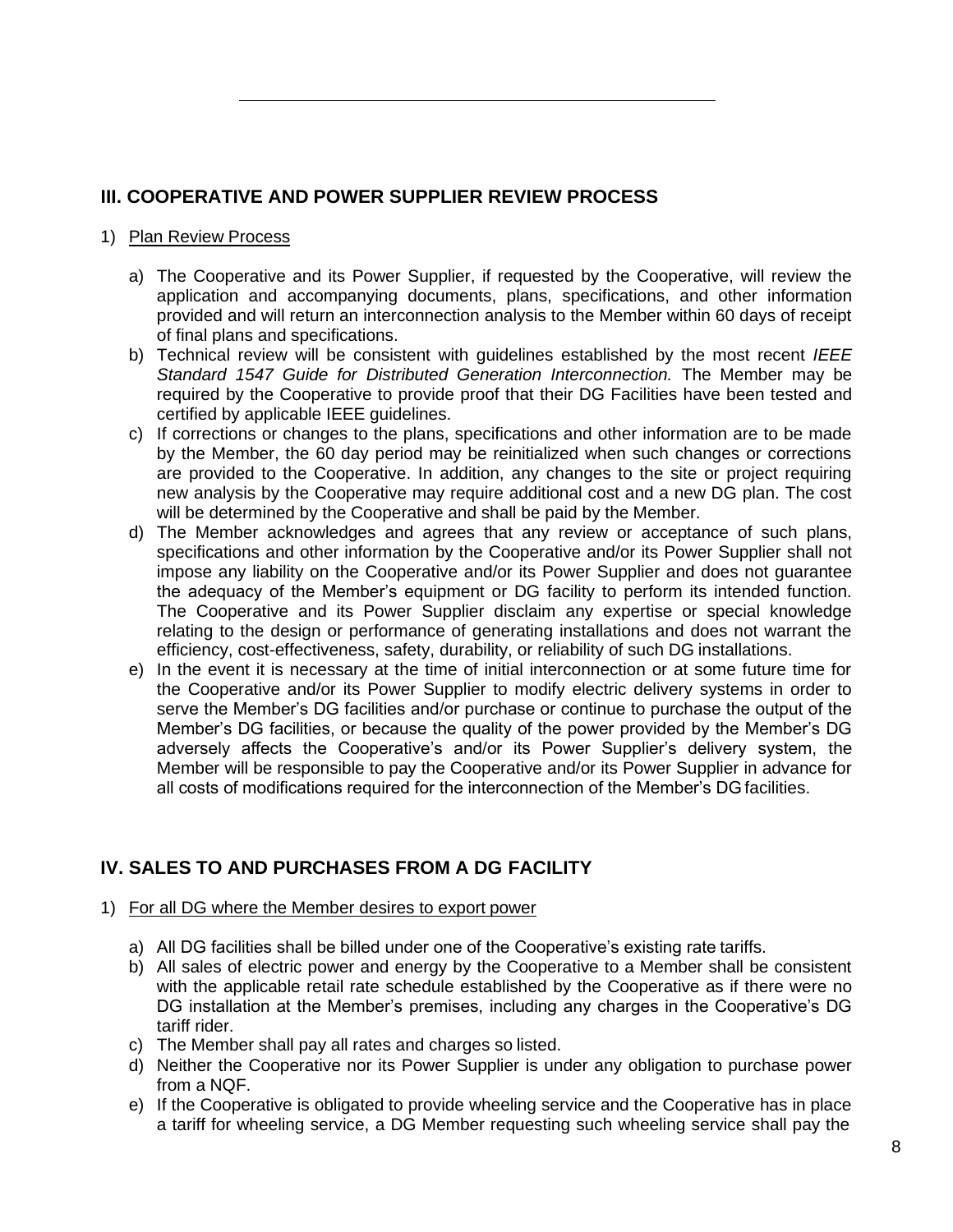Cooperative for wheeling service as provided in the Cooperative's tariffs. Otherwise, wheeling service will not be provided.

f) The Customer shall be subject to any market charges related to the Customer's DG facility, including but not limited to Scheduling, Dispatching and Energy imbalance.

# 2) For  $QF \le 50$  kW where the Member desires to export power:

- a) No net metering shall be used. The type of metering to be used shall be specified at the sole discretion of the Cooperative. Determination of billing shall be accomplished by interconnection through a multi-channel meter or two meters with one measuring all energy supplied by the Cooperative and the other measuring all energy supplied by the Customer to the Cooperative.
- b) For power produced in excess of on-site requirements, the Customer shall be credited by SBEC for KWH that flowed to the SBEC power grid at the avoided cost of the purchased power. Avoided Cost is calculated and shown on the customer's bill or invoice and listed as the G & T (Generation and Transmission) Charges on their specific rate.
- c) The Cooperative shall bill the Customer for the energy supplied by the Cooperative to the Customer according to the Cooperative's applicable retail rate schedule, plus the DG Customer charge, and less any credit for the energy supplied by the Customer to the Cooperative during each billing period.
- d) When the energy credit supplied by the Customer exceeds the energy charges supplied by the Cooperative, including all monthly customer charges and monthly DG Customer charge, the excess energy credit shall be carried over to the following monthly billing period. In the event the Customer generates more revenue credits than the Customer consumes for 12 consecutive months, the excess credit will be paid annually unless other contractual arrangements dictate.
- e) The Customer shall sign an approved contract for interconnection service with the Cooperative.
- f) In addition to all other charges, the Cooperative may bill the Customer for any additional facilities charges as determined by the Cooperative and appended to the Interconnection Agreement.
- g) The Cooperative may, at its sole discretion, purchase power from an NQF as described in this section.

# 3) For QF > 50 kW and < 10 MW where the Member desires to export power:

- a) No net metering shall be used. The type of metering to be used shall be specified at the sole discretion of the Cooperative. The metering shall provide data so the Cooperative can determine each billing period the energy supplied to the Member by the Cooperative and the energy supplied to the Cooperative by the Member. Determination of billing shall be accomplished by interconnection through a multi-channel meter or two meters with one measuring all energy supplied by the Cooperative and the other measuring all energy supplied by the Customer to the Cooperative.
- b) At the sole discretion of the Cooperative, an approved load profile meter may be required which can be remotely read by the Cooperative through an approved communications link. Otherwise, the meter shall be read monthly by Cooperative personnel and the Member shall be billed for the additional cost of reading the meter.
- c) The Cooperative shall bill the Customer for the full energy used by the Member during each billing period according to the Cooperative's applicable retail rate schedule.
- d) In addition to all other charges, the Cooperative may add an additional monthly customer charge for Customers with DG facilities to recover any additional billing, meter reading and/or customer service costs.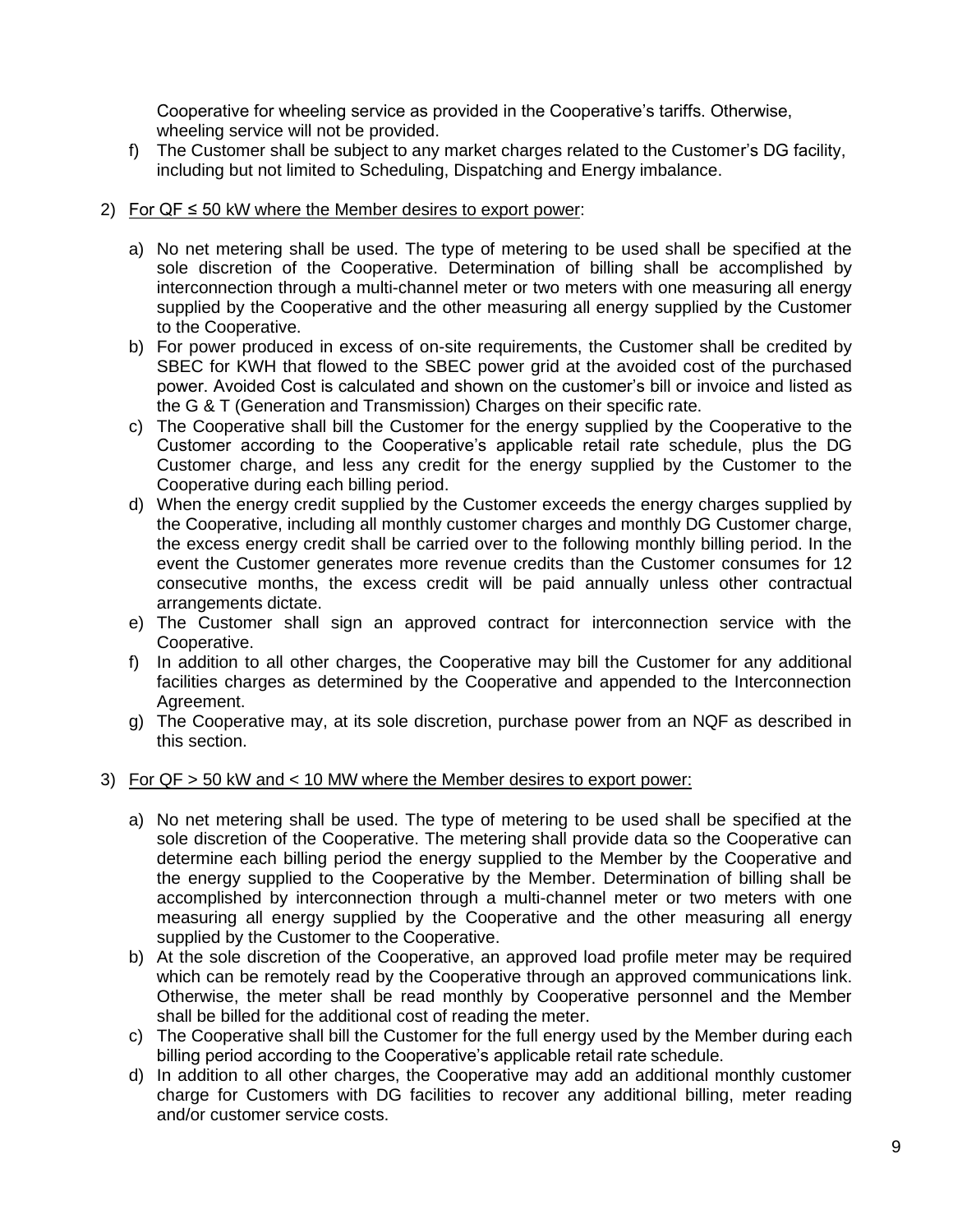- e) The Cooperative shall credit the Customer on a monthly basis for the energy supplied by the Member to the Cooperative. The Customer shall be credited for energy supplied by the Customer at the Cooperative's avoided wholesale power cost on generation up to 2 MW. Generation above 2 MW may need to contract with the Cooperative and the Cooperative's power supplier for the sale of the excess energy. In the event the Customer generates more revenue credits than the Customer consumes for 12 consecutive months, the excess credit will be paid annually unless other contractual arrangements dictate.
- f) The Customer shall sign an approved Agreement for Interconnection of Distributed Generation with the Cooperative.
- g) In addition to all other charges, the Cooperative may bill the Customer for any additional facilities charges as determined by the Cooperative and appended to the Interconnection Agreement. The Customer shall be responsible for the cost of new SBEC facilities and facility upgrades in order to transport the energy produced.
- h) The Cooperative may, at its sole discretion, purchase power from a NQF as described in this section.
- 4) The Cooperative shall not be required to make any purchases that will cause the Cooperative to no longer be in compliance with any applicable contracts or all-power contract requirements with its power supplier(s).

# **V. MEMBER'S RESPONSIBILITY PRIOR TO OPERATION**

- 1) Line Extension and Modifications to Cooperative Facilities
	- a) As a part of the interconnection analysis performed by the Cooperative, the Member will be provided with an estimate of any line extension or other cost to be incurred in providing electric delivery service to the Member's DG facility.
	- b) Notwithstanding the Cooperative's line extension policy, the Member shall pay in advance the full cost of the construction of any transmission, substation, distribution, transformation, metering, protective, or other facilities or equipment which, at the sole discretion of the Cooperative and/or its Power supplier, is required to serve the Member's DG facility.
	- c) In the event it is necessary at the time of initial interconnection or at some future time for the Cooperative and/or its Power Supplier to modify electric delivery systems in order to serve the Member's DG facilities and/or purchase or continue to purchase the Member's output, or because the quality of the power provided by the Member's DG adversely affects the Cooperative and/or its Power Supplier's delivery system, the Member shall Pay the Cooperative and/or its Power Supplier for all costs of modifications required for the interconnection of the Member's DG facilities.
	- d) In the event the Cooperative at any time in the future changes primary voltage of facilities serving the DG facility such that metering equipment, transformers and/or any other Member-owned equipment must be changed to continue receiving service at the new primary voltage level, the full cost of the change will be borne by the Member.
	- e) In all cases, the Member shall pay the full cost of the installation of a visible load break disconnect switch by and to the sole specification of the Cooperative. The switch will be readily accessible to Cooperative personnel and of a type that can be secured in an open position by a Cooperative lock.
- 2) Applicable Regulations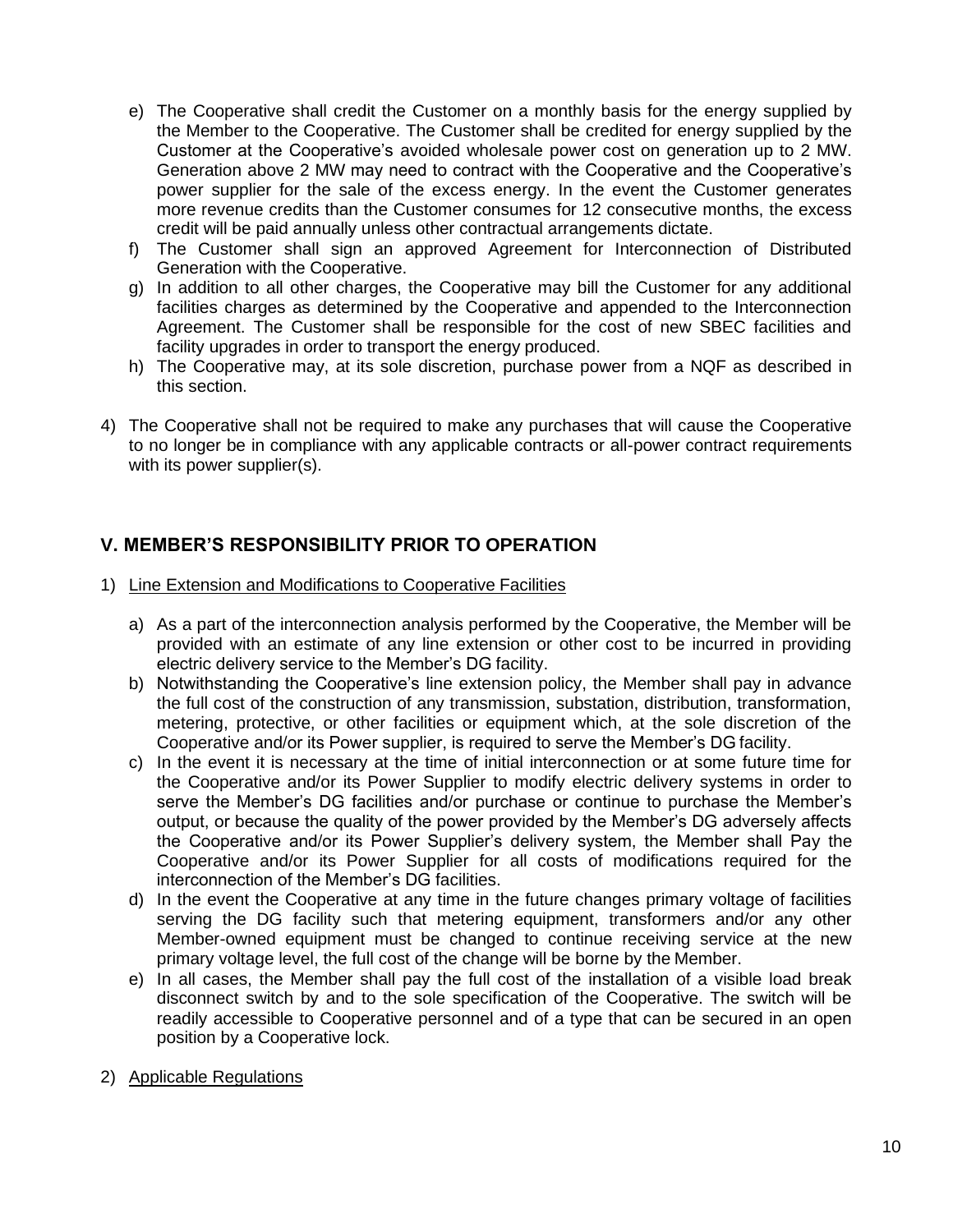The DG facility shall be installed and operated subject to and in accordance with the terms and conditions set forth in the Cooperative's rules, regulations, bylaws, rates and tariffs, as amended from time to time, and, if applicable, approved by the Cooperative's board of directors, which are incorporated herein by reference, and in compliance with all applicable federal, state and local laws, regulations, zoning codes, building codes, safety rules, environmental restrictions, ordinances and regulations, including without limitation, the most recent IEEE Standard 1547 Guide for Distributed Generation Interconnection, applicable ANSI standards, including ANSI C84.1 Range A, Electric Reliability Council of Texas (ERCOT) Independent System Operator (ISO) directives and ERCOT guidelines, and in accordance with industry standard prudent engineering practices.

#### 3) Liability Insurance

- a) Facilities 50 kW and smaller
	- (1) A Member's facility may be interconnected without any proof of liability insurance for renewable distributed generation that meet the IEEE 1547 standard, National Electric Code (NEC), and any other code that may apply. It is strongly recommended to purchase a liability insurance policy to protect yourself. If the facility meets the necessary standards no proof of liability insurance will be required for qualifying distributed generation units of 50 KW and Smaller.
	- (2) Units that do not meet the IEEE 1547, NEC, and other codes shall not be interconnected.
- b) Facilities larger than 50 kW
	- (1) Prior to interconnection, the Member must provide a certificate of insurance showing satisfactory liability insurance including contractual liability insurance covering indemnity agreements which insures the Member against all claims for property damage and for personal injury or death arising out of, resulting from or in any manner connected with the installation, operation and maintenance of the Member's generating equipment.
	- (2) The amount of such insurance coverage shall be not less than \$3,000,000 per occurrence. The amount of such coverage and the type of insurance coverage required shall be acceptable to the Cooperative and may be amended from time to time by the Cooperative at the sole discretion of the Cooperative. The insurance policy must include specific liability associated with a solar, wind, or other distributed generation on the premises. The Cooperative shall be listed as additional insured on the Member's Policy and shall have the right to review the policies in order to confirm coverage without any exclusions.
	- (3) The certificate shall provide that the insurance policy will not be changed or canceled during its term without thirty days written notice to the Cooperative. The term of the insurance shall be coincident with the term of the interconnection contract or shall be specified to renew throughout the length of the interconnection contract.
	- (4) The Member shall provide proof of such insurance to the Cooperative prior to interconnection and annually thereafter.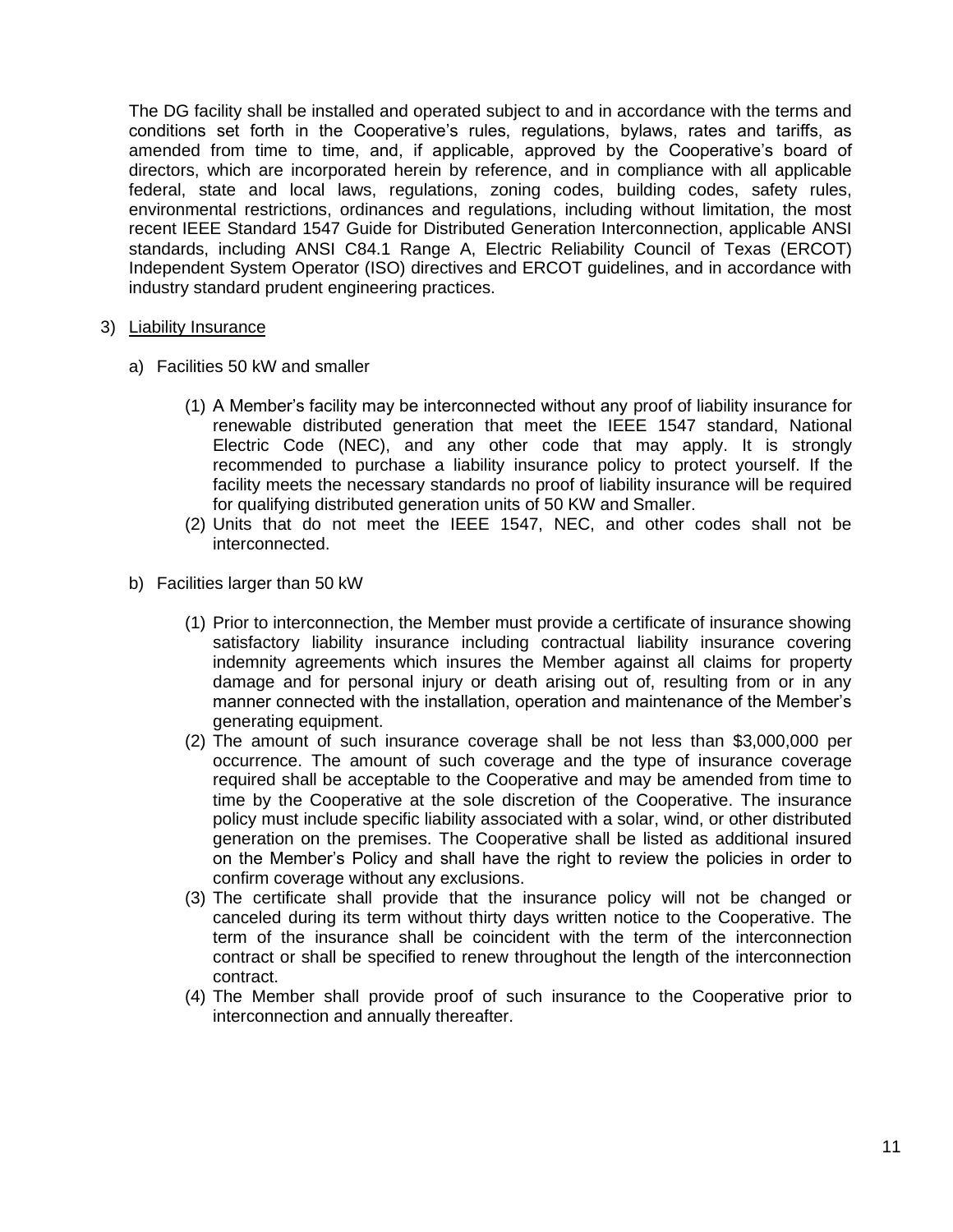# 4) Contracts

a) Interconnection Contract

The Member will sign and deliver an Agreement for Interconnection to the Cooperative substantially in the form as shown in the COOPERATIVE AGREEMENT FOR INTERCONNECTION AND PARALLEL OPERATION OF DISTRIBUTED GENERATION included in this Manual.

- b) Purchase Power Contract (where the Member with a QF desires to deliver power or, in the case of a Member with a NQF, the Cooperative agrees to purchase power)
	- $(1) \leq 50$  kW: As outlined in the Cooperative's tariffs
	- (2) > 50 kW and < 10 MW: As outlined in the Cooperative's tariffs.
	- (3) > 10 MW: Not covered in this Manual.

#### 5) Initial Interconnection

- a) Upon satisfactory completion of the review process and execution of required agreements as outlined in this Manual, the Cooperative will begin installation of the interconnection of DG facilities. The interconnection will be completed as soon as practical after completion of the review process and execution of the necessary agreements/contracts. After completion of interconnection requirements and prior to initiation of service, the Cooperative will conduct a final inspection of the facilities and interconnection to the Cooperative's system. Upon satisfactory final inspection, the Cooperative will initiate service to the Member.
- b) The Cooperative's review process and final inspection is intended as a means to safeguard the Cooperative's facilities and personnel. The Member acknowledges and agrees that any review or acceptance of such plans, specifications and other information by the Cooperative and/or its Power Supplier shall not impose any liability on the Cooperative and/or its Power Supplier and does not guarantee the adequacy of the Member's equipment or DG facility to perform its intended function. The Cooperative and its Power Supplier disclaims any expertise or special knowledge relating to the design or performance of generating installations and does not warrant the efficiency, cost-effectiveness, safety, durability, or reliability of such DG installations.

# **VI. REFUSAL TO INTERCONNECT SERVICE OR DISCONNECTION OF INTERCONNECTION SERVICE**

The Cooperative may, at its sole discretion, prevent the interconnection or disconnect the interconnection of DG facilities due to reasons such as safety concerns, reliability issues, power quality issues, breach of interconnection contract or any other reasonable issue. Any disconnection may be without prior notice.

# **VII. OPERATION OF PARALLEL FACILITY**

The purpose of this section is to outline the Cooperative's operational requirements for DG facilities operated in parallel with the Cooperative's system and is not intended to be a complete listing of all operational, regulatory, safety and other requirements.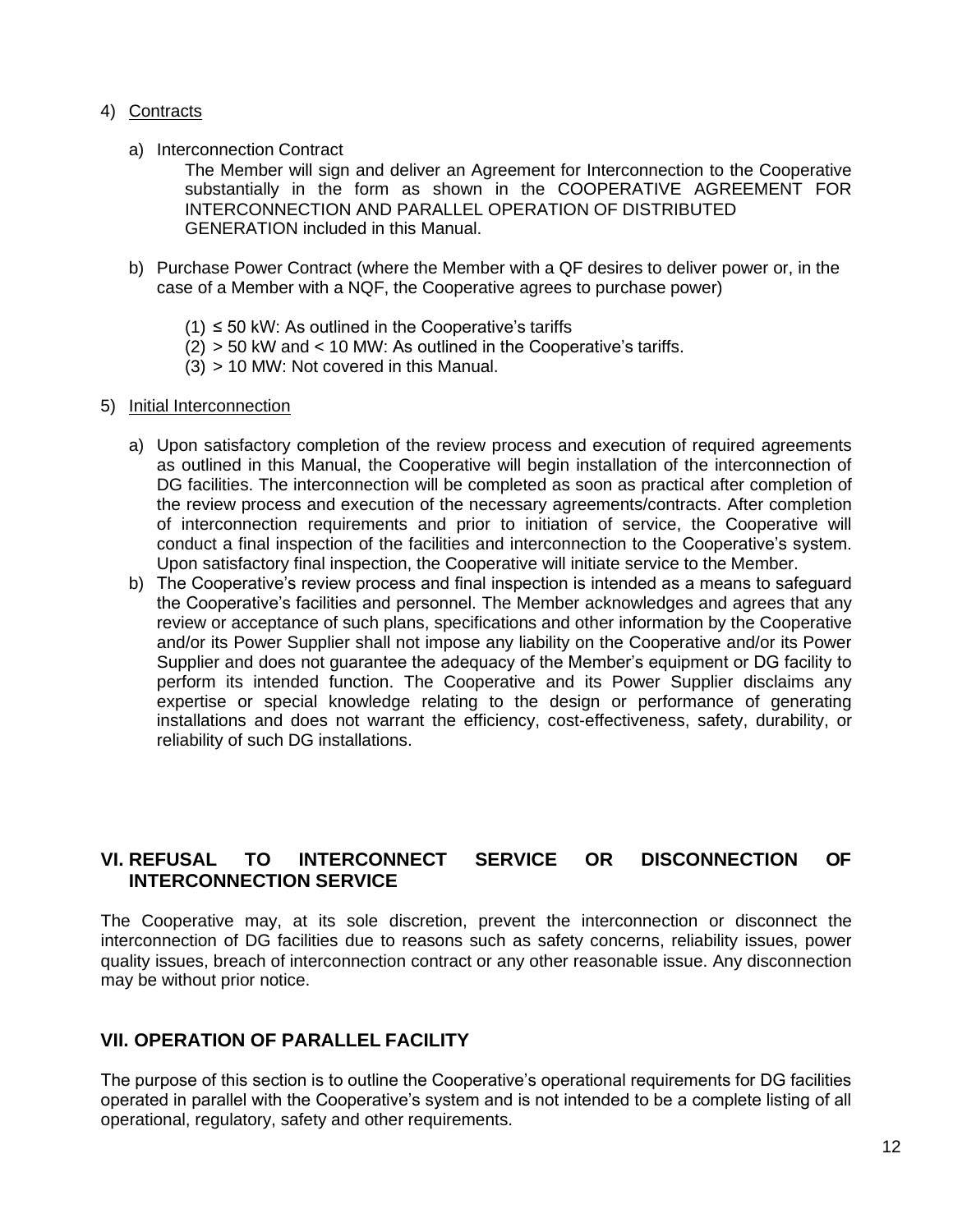# 1) Ownership of facilities

- a) The Member shall own and be solely responsible for all expense, installation, maintenance and operation of all facilities, including all power generating facilities, at and beyond the point of delivery as defined in the Cooperative's tariffs.
- b) At its sole discretion, the Cooperative may locate cooperative owned metering equipment and transformers past the point of delivery.

# 2) Self-Protection of DG Facilities

- a) The Member will furnish, install, operate and maintain in good order and repair all equipment necessary for the safe operation of DG facilities operated in parallel with the Cooperative system.
- b) The Member's equipment will have capability to both establish and maintain synchronism with the Cooperative system and to automatically disconnect and isolate the DG facility from the Cooperative system.
- c) The Member's DG facility will be designed, installed and maintained to be self-protected from normal and abnormal conditions on the Cooperative system including, but not limited to, overvoltage, under-voltage, overcurrent, frequency deviation, and faults. Self-protection will be compatible with all applicable Cooperative protection arrangements and operating policies.
- d) Additional protective devices and/or functions may be required by the Cooperative when, in the sole judgment of the Cooperative, the particular DG facility installation and/or the Cooperative system characteristics so warrant.
- 3) Quality of service
	- a) The Member's DG facility will generate power at the nominal voltage of the Cooperative's system at the Member's delivery point as defined by ANSI C84.1 Range A.
	- b) Member's DG installation will generate power at a frequency within the tolerances as defined by IEEE 1547.
	- c) Member's DG facility shall produce power at a minimum power factor of at least 97% or shall use power factor correction capacitors to ensure at least a 97% power factor.
	- d) Member's DG facility shall be in accordance with the power quality limits specified in IEEE 519.
	- e) The overall quality of the power provided by the Member's DG facility including, but not limited to, the effects of harmonic distortion, voltage regulation, voltage flicker, switching surges and power factor, will be such that the Cooperative system is not adversely affected in any manner.
	- f) In the event that the adverse effects are caused in whole or in part by the Member's DG facility, the Member will correct the cause of such effects within 30 days, reimburse the Cooperative for required correction, or be disconnected from the Cooperative system.

# 4) Safety disconnect

- a) The Member shall install a visible load break disconnect switch at the Member's expense and to the Cooperative's specifications.
- b) The switch will be located so as to be readily accessible to Cooperative personnel in a location acceptable to both the Member and Cooperative.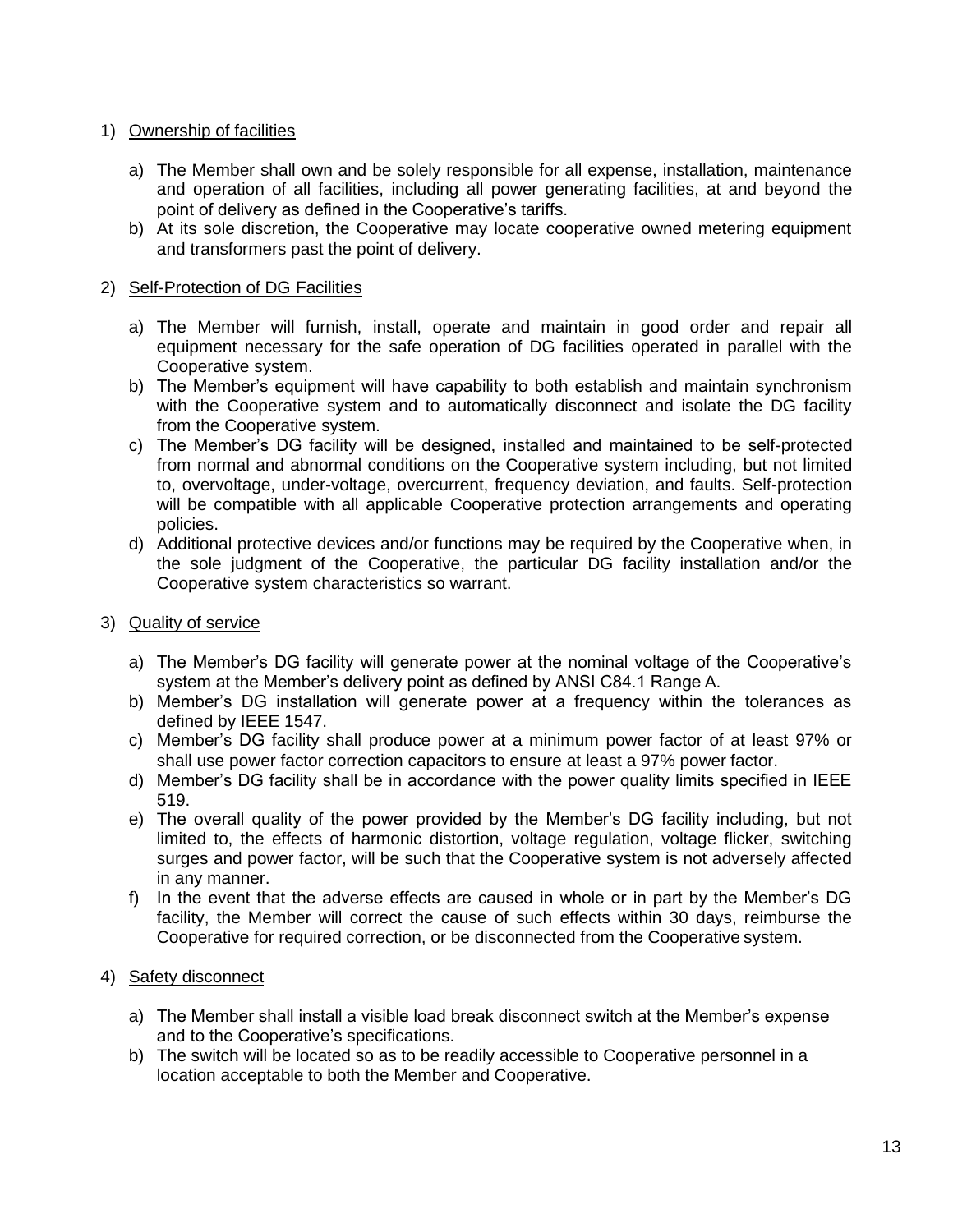- c) The switch shall be a type that can be secured in an open position by a lock owned by the Cooperative. If the Cooperative has locked the disconnect switch open, the Member shall not operate or close the disconnect switch.
- d) The Cooperative shall have the right to lock the switch open when, in the judgment of the Cooperative:
	- (1) It is necessary to maintain safe electrical operating and/or maintenance conditions,
	- (2) The Member's DG adversely affects the Cooperative system, or
	- (3) There is a system emergency or other abnormal operating condition warranting disconnection.
- e) The Cooperative reserves the right to operate the disconnect switch for the protection of the Cooperative system even if it affects the Member's DG facility. In the event the Cooperative opens and/or closes the disconnect switch:
	- (1) The Cooperative shall not be responsible for energization or restoration of parallel operation of the DG facility.
	- (2) The Cooperative will make reasonable efforts to notify the Member.
- f) The Member will not bypass the disconnect switch at any time for any reason.
- g) Signage shall be placed by the Cooperative at the Member's expense and located at the disconnect indicating the purpose of the switch along with contact names and numbers of both the Member and the Cooperative.
- h) Members with DG facilities as defined in this Manual which are solely for the purpose of emergency backup or peak shaving without intent to export power shall not operate their DG facilities at any time unless visibly disconnected from the Cooperative system. At its sole discretion, the Cooperative may require Member to install at his/her own expense an interlocking switch for the purpose of insuring the Member's facilities do not operate in parallel with the Cooperative's facilities.
- i) Should the Cooperative lose power serving the Member's DG facilities for any reason, Members with DG facilities shall not operate their DG facilities unless visibly disconnected from the Cooperative system.

# 5) Access

- a) Persons authorized by the Cooperative will have the right to enter the Member's property for purposes of testing, operating the disconnect switch, reading or testing the metering equipment, maintaining right-of-way or other DG facility equipment and/or Cooperative service requirement. Such entry onto the Member's property may be without notice.
- b) If the Member erects or maintains locked gates or other barriers, the Member will furnish the Cooperative with convenient means to circumvent the barrier for full access for the above-mentioned reasons. The Member is required to allow a Cooperative pad-lock on all locked gates for access.

# 6) Liability for Injury and Damages

(a) The Member assumes full responsibility for electric energy furnished at and past the point of interconnection and shall indemnify the Cooperative and/or its Power Supplier against and hold the Cooperative and/or its Power Supplier harmless from all claims for both injuries to persons, including death resulting therefrom, and damages to property occurring upon the premises owned or operated by Member arising from electric power and energy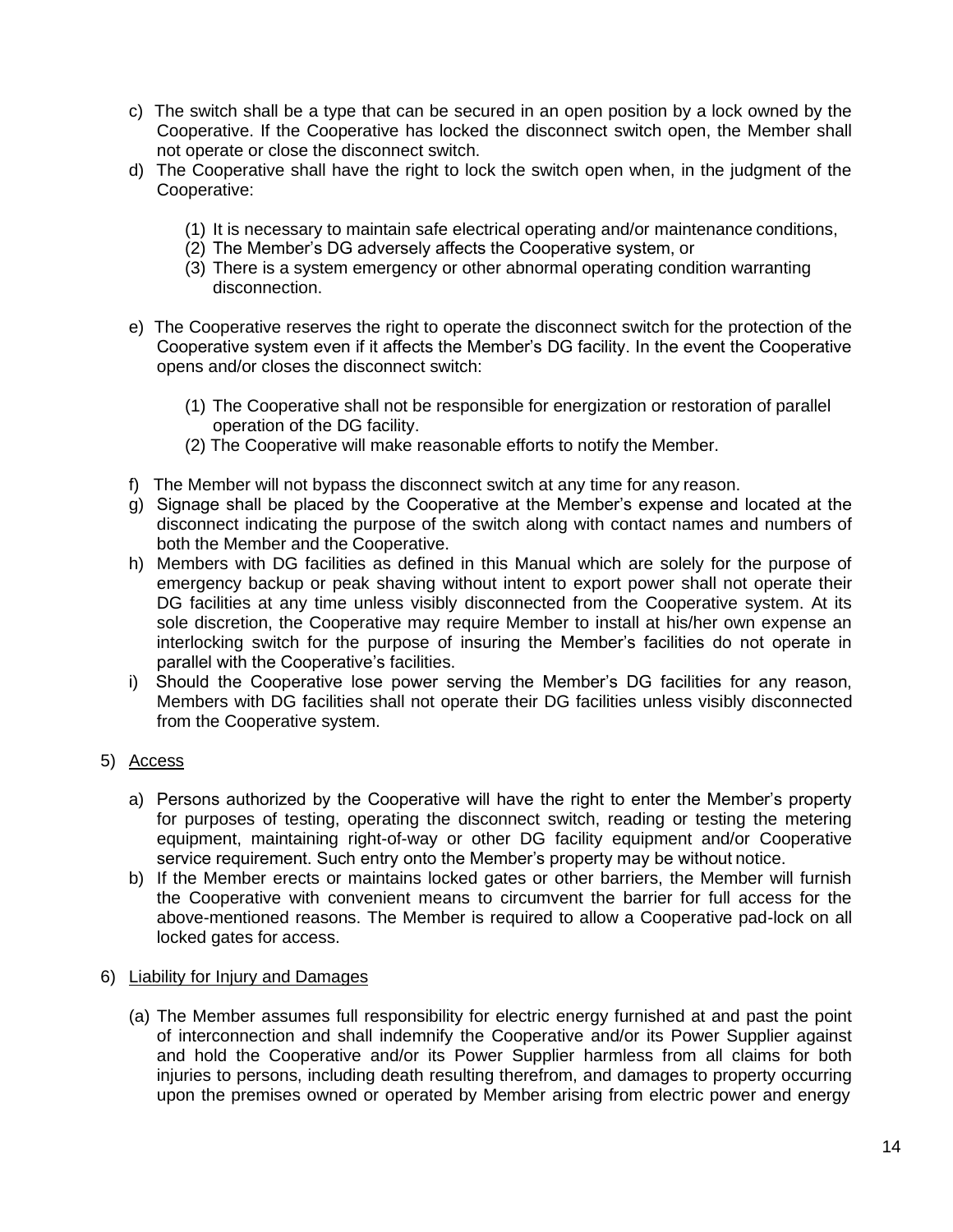delivered by the Cooperative or in any way arising directly or indirectly from the Member's DG facility.

- (b) The Cooperative and/or its Power Supplier shall not be liable for either direct or consequential damages resulting from failures, interruptions, or voltage and waveform fluctuations occasioned by causes reasonably beyond the control of the Cooperative and/or its Power Supplier including, but not limited to, acts of God or public enemy, sabotage and/or vandalism, accidents, fire, explosion, labor troubles, strikes, order of any court or judge granted in any bona fide adverse legal proceeding or action, or any order of any commission, tribunal or governmental authority having jurisdiction. ALL PROVISIONS NOTWITHSTANDING, IN NO EVENT SHALL THE COOPERATIVE BE LIABLE TO THE MEMBER FOR ANY INTEREST, LOSS OF ANTICIPATED REVENUE, EARNINGS, PROFITS, OR INCREASED ESPENSE OF OPERATIONS, LOSS BY REASON OF SHUTDOWN OR NON-OPERATION OF MEMBER'S PREMISES OR FACILITIES FOR ANY INDIRECT, INCIDENTAL, OR CONSEQUENTIAL, PUNITIVE OR EXEMPLARY DAMAGES ARISING OUT OF OR RELATED, IN WHOLE OR PART, TO THIS AGREEMENT. The Cooperative shall not be liable in any event for consequential damages.
- (c) The Member is solely responsible for insuring his/her facility complies with all applicable regulations including, but not limited to, laws, regulations, ordinances, Cooperative and Cooperative Power Supplier tariffs, policies and directives, and ERCOT rules, policies and directives.
- 7) Metering/Monitoring
	- a) The Cooperative shall specify, install and own all metering equipment at the point of interconnection.
	- b) Facilities ≤ 50 kW The facility will be metered by the following methods, at the sole discretion of the Cooperative.
		- (1) Determination of billing shall be accomplished by interconnection through a multichannel meter or two meters with one measuring all energy supplied by the Cooperative and the other measuring all energy supplied by the Customer to the Cooperative.
		- (2) There shall be no net metering.
	- c) Facilities > 50 kW
		- (1) Power transfer at the point of interconnection will be measured by metering equipment as installed and specified at the sole discretion of the Cooperative. Determination of billing shall be accomplished by interconnection through a multichannel meter or two meters with one measuring all energy supplied by the Cooperative and the other measuring all energy supplied by the Customer to the Cooperative.
		- (2) There shall be no net metering.
	- d) The meter shall be read at a time or times of month determined at the Cooperative's sole discretion for acquiring metering data. The Member shall provide the Cooperative an approved communications link at the Member's cost for this purpose if so requested by the Cooperative. The type of communications link and metering equipment measuring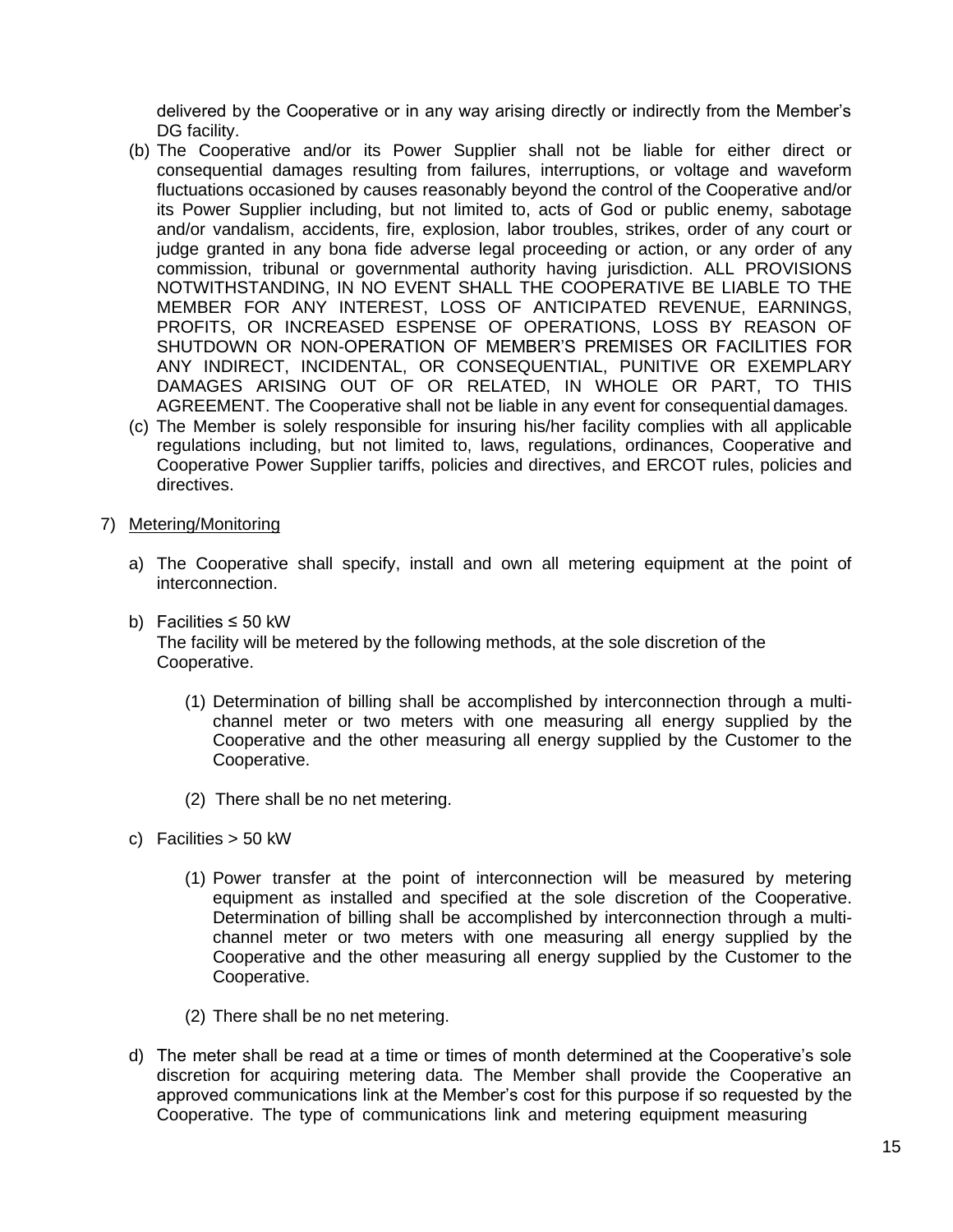purchase of power by the Cooperative shall be installed and specified at the sole discretion of the Cooperative.

- e) The Cooperative may, at its sole discretion, require the Member to pay the Cooperative in advance for metering and monitoring equipment and installation expense.
- f) Meter testing shall follow the Cooperative's standard policy on metering testing and accuracy.
- g) At its sole discretion, the Cooperative may meter the facility at primary or secondary level.

#### 8) Notice of Change in Installation

- a) The Member will notify the Cooperative in writing thirty (30) days in advance of making any change affecting the characteristics, performance, or protection of the DG facility.
- b) If any modification undertaken by the Member will create or has created conditions which may be unsafe or adversely affect the Cooperative system, the Member shall immediately correct such conditions or be subject to immediate disconnection from the Cooperative system.
- c) Any change in the operating characteristics of the DG facility including, but not limited to, size of generator, total facility capacity, nature of facility, fuel source, site change, hours of operation, or type used, may require a new application process, including, but not limited to, application form, application fee, DG plan and DG plan review by the Cooperative.

#### 9) Testing and Record Keeping

- a) The Member will test all aspects of the protection systems up to and including tripping of the generator and interconnection point at start-up and thereafter as required. Testing will verify all protective set points and relay/breaker trip timing and shall include procedures to functionally test all protective elements of the system. The Cooperative may witness the testing.
- b) The Member will maintain records of all maintenance activities, which the Cooperative may review at reasonable times.
- c) For systems greater than 500 kW, a log of generator operations shall be kept. At a minimum, the log shall include the date, generator time on, generator time off, and megawatt and megavar output. The Cooperative may review such logs at reasonable times.

# 10) Disconnection of Service

The Cooperative may, at its sole discretion, discontinue the interconnection of DG installations due to reasons such as safety concerns, reliability issues, power quality issues, breach of interconnection contract or any other reasonable issue.

#### 11) Compliance With Laws, Rules and Tariffs

The DG installation owned and installed by the Member shall be installed and operated subject to and in accordance with the terms and conditions set forth in the Cooperative's rules, regulations, bylaws, rates and tariffs, as amended from time to time, and, if applicable, approved by the Cooperative's board of directors, which are incorporated herein by reference, and in compliance with all applicable federal, state and local laws, regulations, zoning codes, building codes, safety rules, environmental restrictions, ordinances and regulations, including without limitation, Electric Reliability Council of Texas (ERCOT) Independent System Operator (ISO) directives and ERCOT guidelines, and in accordance with industry standard prudent engineering practices.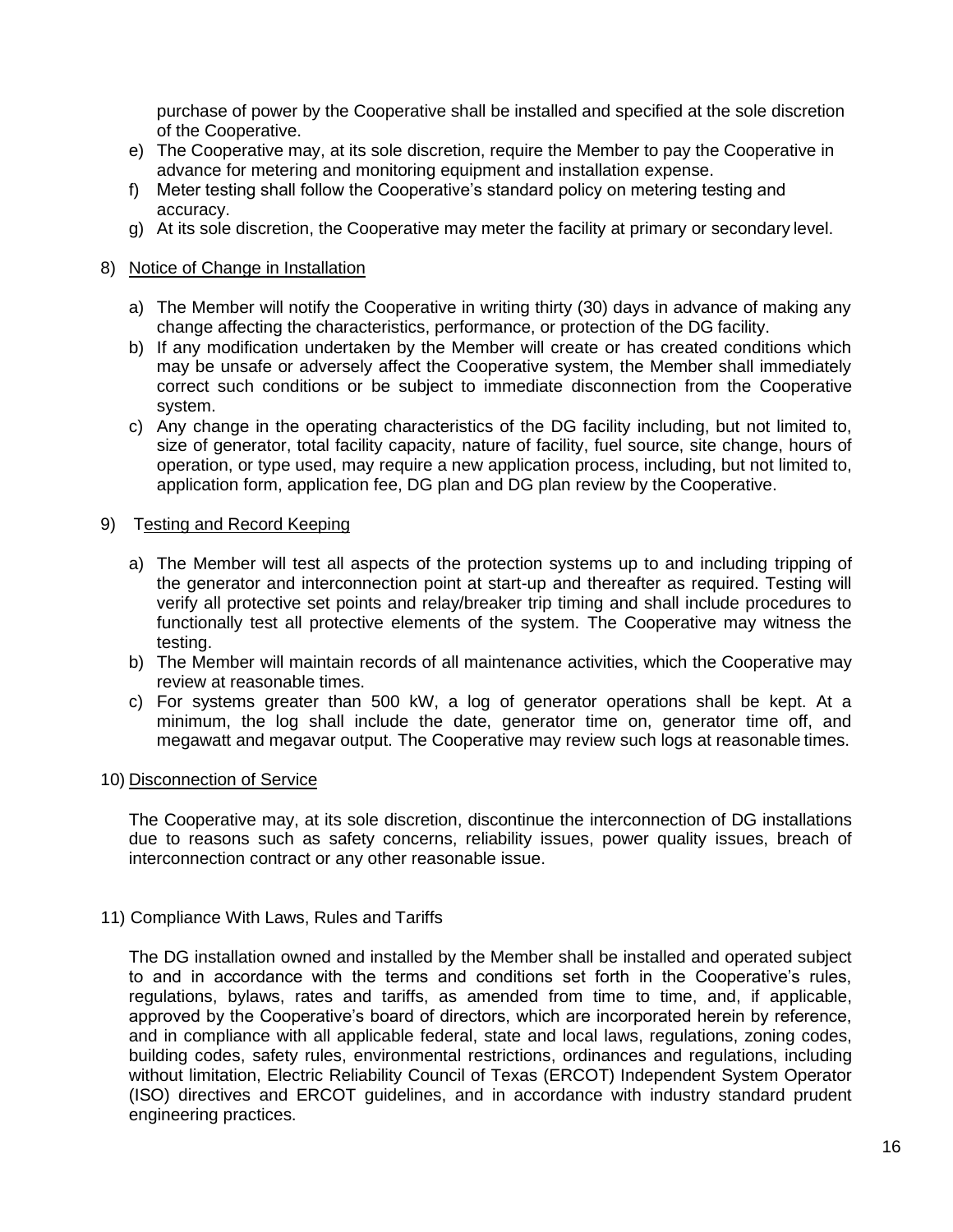#### **SAN BERNARD ELECTRIC COOPERATIVE, INC. AGREEMENT FOR INTERCONNECTION AND PARALLEL OPERATION OF DISTRIBUTED GENERATION**

# *CONTRACT*

This Interconnection Agreement ("Agreement") is made and entered into this \_\_\_\_\_\_ day of \_\_\_\_\_\_\_\_\_\_\_\_\_\_\_\_\_, 20\_\_\_, by San Bernard Electric Cooperative, Inc., ("Cooperative"), a corporation organized under the laws of Texas, and ("DG Owner/Operator"), each hereinafter sometimes referred to individually as "Party" or both referred to collectively as the "Parties." In consideration of the mutual covenants set forth herein, the Parties agree as follows:

1. **Scope of Agreement --** This Agreement is applicable to conditions under which the Cooperative and the DG Owner/Operator agree that one or more generating facilities (described in Exhibit A) owned by the DG Owner/Operator of kW or less, to be interconnected at kV or less ("Facilities") may be interconnected to the Cooperative's electric power distribution system ("System").

The provisions of the Cooperative's Distributed Generation Manual shall be considered to be a part of this contract.

- 2. **Establishment of Point of Interconnection -** The point where the electric energy first leaves the wires or facilities owned by the Cooperative and enters the wires or facilities provided by DG Owner/Operator is the "Point of Interconnection." Cooperative and DG Owner/Operator agree to interconnect the Facilities at the Point of Interconnection in accordance with the Cooperative's Rules and Regulations and DG Manual relating to interconnection of Distributed Generation (the "Rules") and as described in the attached Exhibit A. The interconnection equipment installed by the customer ("Interconnection Facilities") shall be in accordance with the Rules aswell.
- 3. **Responsibilities of Cooperative and DG Owner/Operator for Installation, Operation and Maintenance of Facilities -** DG Owner/Operator will, at its own cost and expense, operate, maintain, repair, and inspect, and shall be fully responsible for, its Facilities, unless otherwise specified on Exhibit A. DG Owner/Operator shall conduct operations of its Facilities in compliance with all aspects of the Rules, and Cooperative shall conduct operations of its electric distribution facilities in compliance with all aspects of the Rules, or as further described and mutually agreed to in the applicable Facilities Schedule. Maintenance of Interconnection Facilities shall be performed in accordance with the applicable manufacturers' recommended maintenance schedule. The DG Owner/Operator agrees to cause its Interconnection Facilities to be constructed in accordance with specifications equal to or better than those provided by the National Electrical Safety Code and the National Electrical Code, both codes approved by the American National Standards Institute, in effect at the time of construction.

The DG Owner/Operator covenants and agrees to cause the design, installation, maintenance, and operation of, its Interconnection Facilities so as to reasonably minimize the likelihood of a malfunction or other disturbance, damaging or otherwise affecting or impairing the System. DG Owner/Operator shall comply with all applicable laws, regulations, zoning codes, building codes, safety rules and environmental restrictions applicable to the design, installation and operation of its Facilities.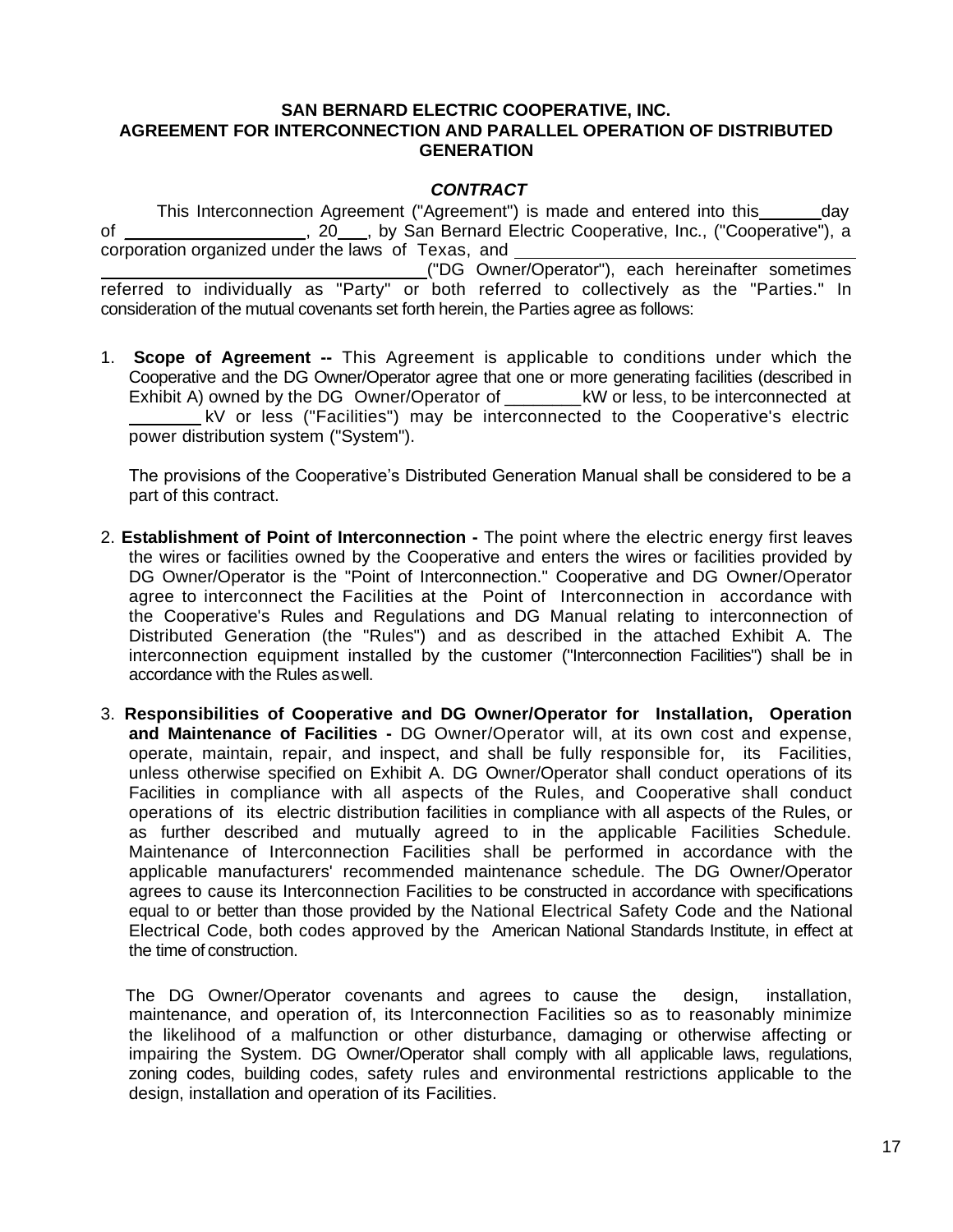Cooperative will notify DG Owner/Operator if there is evidence that the Facilities' operation causes disruption or deterioration of service to other customer(s) served from the System or if the Facilities' operation causes damage to the System. DG Owner/Operator will notify the Cooperative of any emergency or hazardous condition or occurrence with the DG Owner/Operator's Facilities, which could affect safe operation of the System.

4. **Operator in Charge -** The Cooperative and the DG Owner/Operator shall each identify an individual (by name or title) who will perform as "Operator in Charge" of the facilities and their section of the Interconnection Facilities. This individual must be familiar with this Agreement as well as provisions of other agreements and any regulations that may apply.

# **5. Limitation of Liability and Indemnification**

- a. Notwithstanding any other provision in this Agreement, with respect to the Cooperative's provision of electric service to DG Owner/Operator and the services provided by the Cooperative pursuant to this Agreement, Cooperative's liability to DG Owner/Operator shall be limited as set forth in the Cooperative's tariffs and terms and conditions for electric service, which are incorporated herein by reference.
- b. Neither Cooperative nor DG Owner/Operator shall be liable to the other for damages for any act or omission that is beyond such party's control, including, but not limited to, any event that is a result of an act of God, labor disturbance, act of the public enemy, war, insurrection, riot, fire, storm, flood, explosion, breakage or accident to any part of the System or to any other machinery or equipment, a curtailment, law, order, or regulation or restriction by governmental, military, or lawfully established civilian authorities.
- c. Notwithstanding Paragraph 5.b of this Agreement, the DG Owner/Operator shall assume all liability for, and shall indemnify Cooperative for, any claims, losses, costs, and expenses of any kind or character to the extent that they result from DG Owner/Operator's negligence or other wrongful conduct in connection with the design, construction or operation of the Facilities or Interconnection Facilities. Such indemnity shall include, but is not limited to, financial responsibility for (a) monetary losses; (b) reasonable costs and expenses of defending an action or claim; (c) damages related to death or injury; (d) damages to property; and (e) damages for the disruption of business. This paragraph does not create a liability on the part of the DG Owner/Operator to the Cooperative or a third person, but requires indemnification where such liability exists.
- d. Cooperative and DG Owner/Operator shall each be responsible for the safe installation, maintenance, repair and condition of their respective lines, wires, switches, or other equipment or property on their respective sides of the Point of Interconnection. The Cooperative, while retaining the right to inspect, does not assume any duty of inspecting the DG Owner/Operator's lines, wires, switches, or other equipment or property and will not be responsible therefore. DG Owner/Operator assumes all responsibility for the electric service supplied hereunder and the facilities used in connection therewith at or beyond the Point of Interconnection.
- e. For the mutual protection of the DG Owner/Operator and the Cooperative, only with Cooperative prior written authorization are the connections between the Cooperative's service wires and the DG Owner/Operator's service entrance conductors to be energized.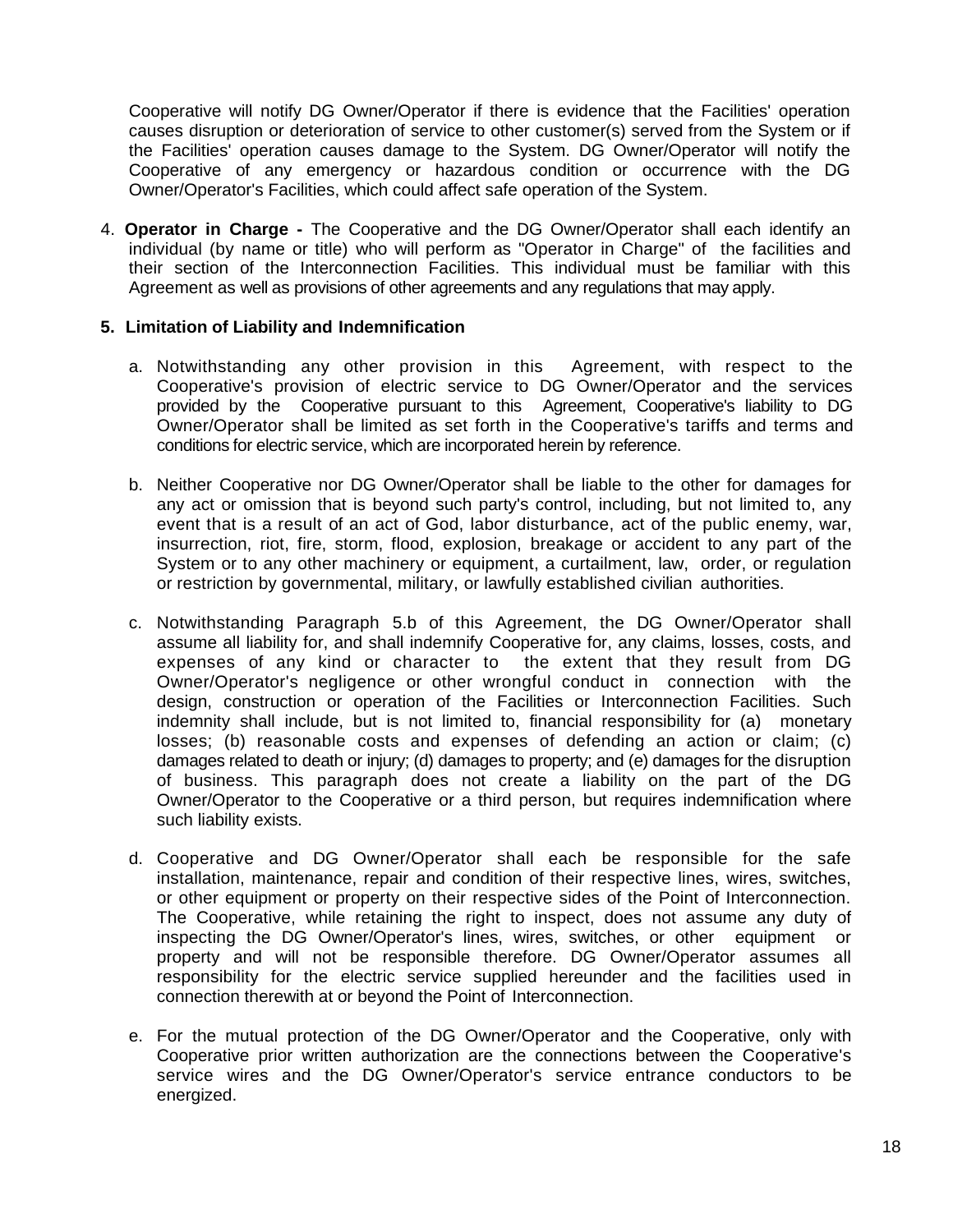- 6. **Design Reviews and Inspections -** The DG Owner/Operator shall provide to the Cooperative the following documentation and inspection results:
	- a. One-Line Diagram. The diagram shall include at a minimum, all major electrical equipment that is pertinent to understanding the normal and contingency operations of the DG Interconnection Facilities, including generators, switches, circuit breakers, fuses, protective relays and instrument transformers.
	- b. Testing Records. Testing of protection systems shall be limited to records of compliance with standard acceptance procedures and by industry standards and practices. These records shall include testing at the start of commercial operation and periodic testing thereafter.
- 7. **Right of Access, Equipment Installation, Removal** & **Inspection -** The Cooperative may send an employee, agent or contractor to the premises of the DG Owner/Operator at any time whether before, during or after the time the Facilities first produces energy to inspect the Interconnection Facilities, and observe the Facility's installation, commissioning (including any testing), startup, and operation.

At all times Cooperative shall have access to DG Owner/Operator's premises for any reasonable purpose in connection with the interconnection described in this Agreement, the Rules, or to provide service to its customers.

- 8. **Confidentiality of Information -** Unless compelled to disclose by judicial or administrative process, or by other provisions of law or as otherwise provided for in this Agreement, the DG Owner/Operator and the Cooperative will hold in confidence any and all documents and information furnished by the other party in connection with this Agreement.
- 9. **Prudent Operation and Maintenance Requirements -** The DG Owner/Operator shall operate and maintain its generation and interconnection facilities in accordance with industry standard prudent electrical practices. The said standards shall be those in effect at the time a DG Owner/Operator executes an interconnection agreement with the Cooperative.
- 10. **Disconnection of Unit -** DG Owner/Operator retains the option to disconnect its Facilities from the System, provided that DG Owner/Operator notifies the Cooperative of its intent to disconnect by giving the Cooperative at least thirty (30) days' prior written notice. Such disconnection shall not be a termination of the agreement unless DG Owner/Operator exercises rights under Section 13.

DG Owner/Operator shall disconnect Facilities from the System upon the effective date of any termination under Section 13.

Subject to the Rules, for routine maintenance and repairs on the System, Cooperative shall provide DG Owner/Operator with seven (7) business days' notice of service interruption.

Cooperative shall have the right to suspend service in cases where continuance of service to DG Owner/Operator will endanger persons or property. During the forced outage of the System serving DG Owner/Operator, Cooperative shall have the right to suspend service to effect repairs on the System, but the Cooperative shall use its efforts to provide the DG Owner/Operator with reasonable prior notice.

11. **Metering -** Metering shall be accomplished as described in the Cooperative's DG Manual.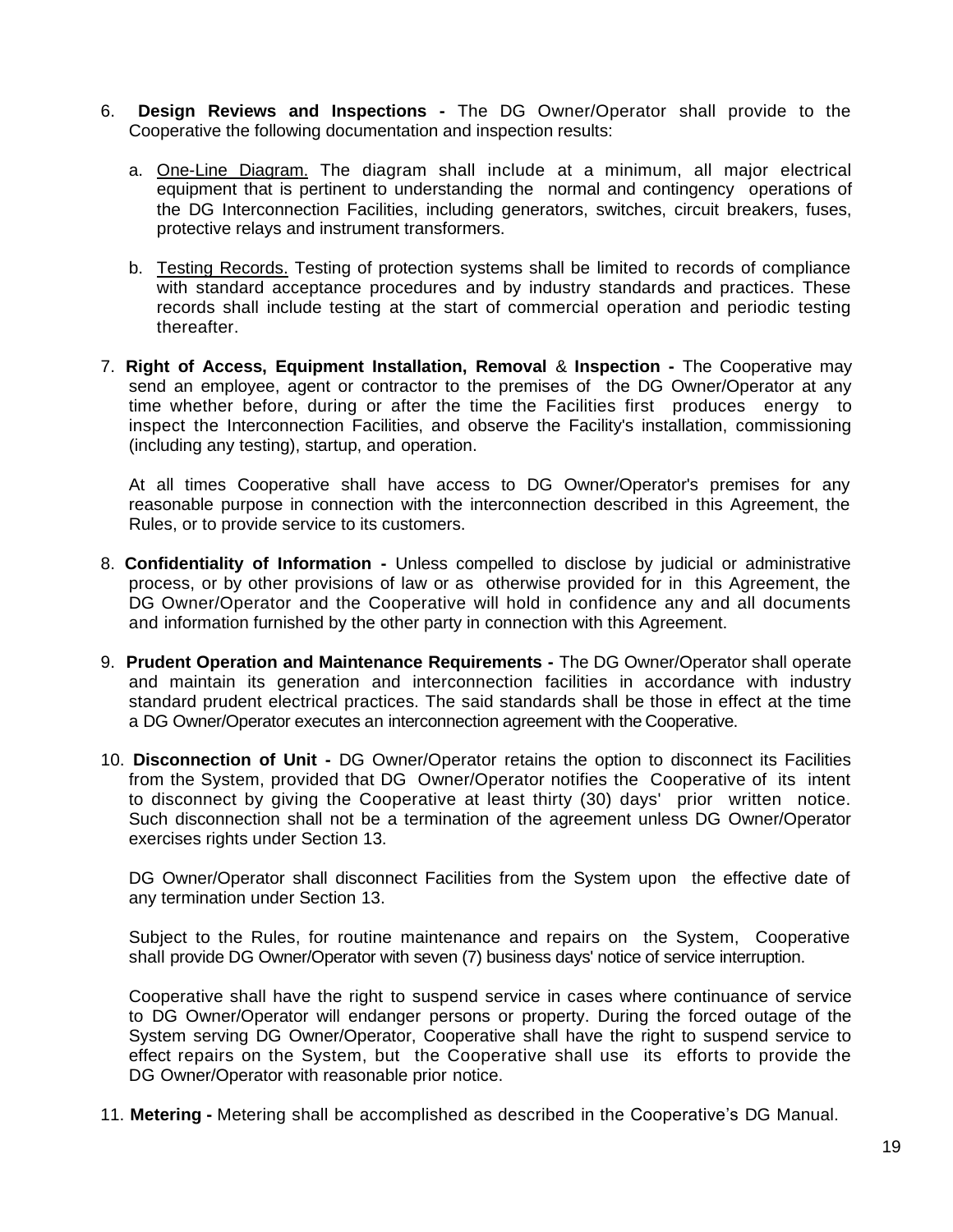- 12. **Insurance –** Insurance shall be required as described in the Cooperative's DG Manual.
- 13. **Effective Term and Termination Rights -** This Agreement becomes effective when executed by both Parties and shall continue in effect until terminated. This agreement may be terminated as follows: (a) DG Owner/Operator may terminate this Agreement at any time by giving the Cooperative sixty days' written notice; (b) Cooperative may terminate upon failure by the DG Owner/Operator to generate energy from the Facilities in parallel within six (6) months after completion of the interconnection; (c) either Party may terminate by giving the other Party at least thirty (30) days prior written notice that the other Party is in default of any of the terms and conditions of the Agreement or the Rules or any rate schedule, tariff, regulation, contract, or policy of the Cooperative, so long as the notice specifies the basis for termination and there is opportunity to cure the default; (d) Cooperative may terminate by giving DG Owner/Operator at least sixty (60) days notice in the event that there is a material change in an applicable law, or any requirement of the Cooperative's wholesale electric suppliers or any transmission utility, independent system operator or regional transmission organization having responsibility for the operation of any part of the System.
- 14. **Dispute Resolution -** Each party agrees to attempt to resolve any and all disputes arising hereunder promptly, equitably and in good faith. If a dispute arises under this Agreement that cannot be resolved by the parties within forty-five (45) working days after written notice of the dispute, the parties agree to submit the dispute to mediation by a mutually acceptable mediator. The parties agree to participate in good faith in the mediation for thirty (30) days. If the parties are unsuccessful in resolving their dispute through mediation, then the parties shall submit to arbitration pursuant to the Commercial Arbitration Rules of the American Arbitration Association. The venue of such arbitration shall be in Austin County.
- 15. **Compliance with Laws, Rules and Tariffs**  Both the Cooperative and the DG Owner/Operator shall be responsible for complying with all applicable laws, rules and regulations, including but not limited to the laws of the state of Texas, and the Cooperative's DG Manual, Tariffs, Rules and Regulations, By-Laws and other governing documents. The interconnection and services provided under this Agreement shall at all times be subject to the terms and conditions set forth in the tariff schedules and rules of the Cooperative as applicable to the electric service provided by the Cooperative, which tariffs and rules are hereby incorporated into this Agreement by this reference. The Cooperative shall have the right to publish changes in rates, classification, service or rule, with the proper notification to all DG owners/operators and Cooperative members.
- 16. **Severability** -If any portion or provision of this Agreement is held or adjudged for any reason to be invalid or illegal or unenforceable by any court of competent jurisdiction, such portion shall be deemed separate and independent, and the remainder of this Agreement shall remain in full force and effect.
- 17. **Amendment -** This Agreement may be amended only upon mutual agreement of the Parties, which amendment will not be effective until reduced to writing and executed by the Parties.
- 18. **Entirety of Agreement and Prior Agreements Superseded -** This Agreement, including the Rules and all attached Exhibits and Facilities Schedules, which are expressly made a part hereof for all purposes, constitutes the entire agreement and understanding between the Parties with regard to the interconnection of the facilities of the Parties at the Points of Interconnection expressly provided for in this Agreement. The Parties are not bound by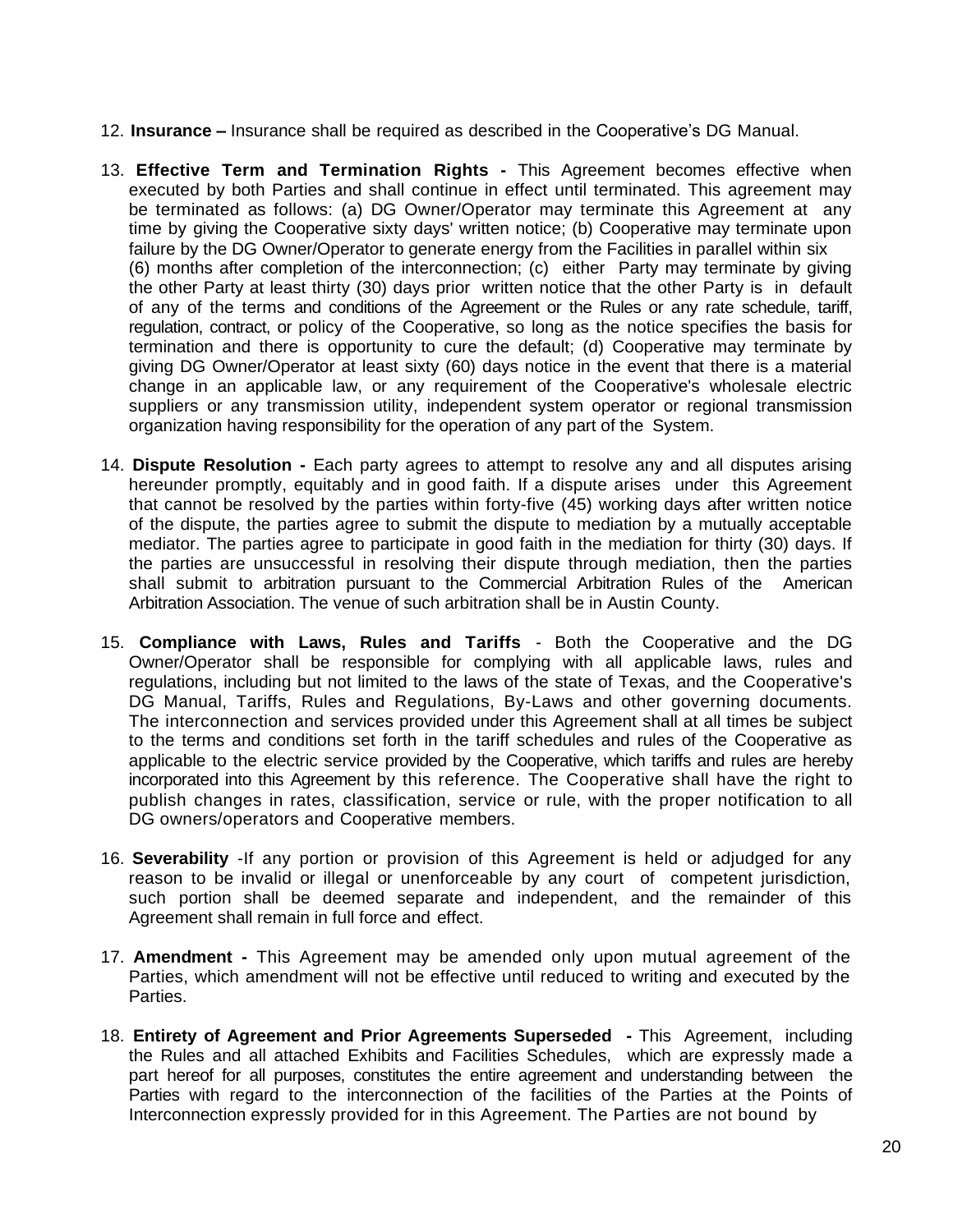or liable for any statement, representation, promise, inducement, understanding, or undertaking of any kind or nature (whether written or oral) with regard to the subject matter hereof not set forth or provided for herein or in the DG Owner/Operator application, or other written information provided by the DG Owner/Operator in compliance with the Rules. It is expressly acknowledged that the Parties may have other agreements covering other services not expressly provided for herein, which agreements are unaffected by this Agreement.

- 19. **Force Majeure** -For the purposes of this Agreement, a Force Majeure event is any event:
	- (a) that is beyond the reasonable control of the affected party; and (b) that the affected party is unable to prevent or provide against by exercising reasonable diligence, including the following events or circumstances, but only to the extent that they satisfy the preceding requirements: acts of war, public disorder, rebellion or insurrection; floods, hurricanes, earthquakes, lighting, storms or other natural calamities; explosions or fires; strikes, work stoppages or labor disputes; embargoes; and sabotage. If a Force Majeure event prevents a party from fulfilling any obligations under this agreement, such party will promptly notify the other party in writing and will keep the other party informed on a continuing basis as to the scope and duration of the Force Majeure event. The affected party will specify the circumstances of the Force Majeure event, its expected duration and the steps that the affected party is taking to mitigate the effect of the event on its performance. The affected party will be entitled to suspend or modify its performance of obligations under this Agreement but will use reasonable efforts to resume its performance as soon as possible.
- 20. **Assignment -** At any time during the term of this Agreement, the DG Owner/Operator may assign this Agreement to a corporation, an entity with limited liability or an individual (the "Assignee"), provided that the DG Owner/Operator obtains the consent of the Cooperative in advance of the assignment. The Cooperative's consent will be based on a determination that the Assignee is financially and technically capable to assume ownership and/or operation of the DG unit. The company or individual to which this Agreement is assigned will be responsible for the proper operation and maintenance of the unit, and will be a party to all provisions of this Agreement.
- 21. **Permits, Fees and Approvals -** The Cooperative will have responsibility for the review, approval or rejection of the DG interconnection application. The approval process is intended to ensure that the implementation of the applicant's DG project will not adversely affect the safe and reliable operation of the Cooperative's System. The fees associated with the Application are listed in the most current fee schedule issued by the Cooperative. All fees are to be submitted in the form of a Bank Cashier's check along with the Application, unless other payment terms have been approved in advance by theCooperative.
- 22. **Notices -** Notices given under this Agreement are deemed to have been duly delivered if hand delivered or sent by United States certified mail, return receipt requested, postage prepaid, to: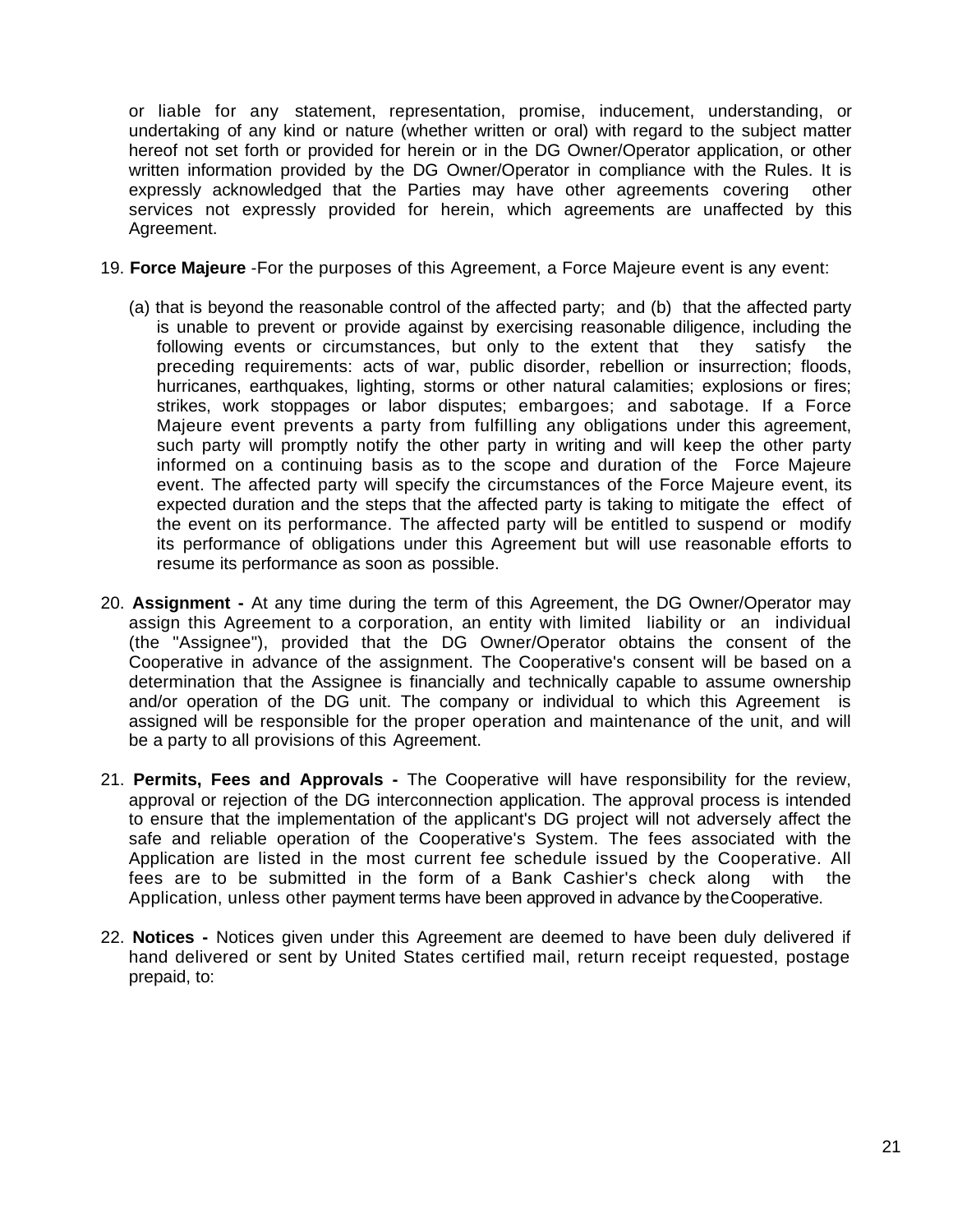(a) If to Cooperative:

# **San Bernard Electric Cooperative, Inc.**

### **P.O. Box 1208, 309 West Main Street**

**Bellville, Texas 77418**

(b) If to DG Owner/Operator:

The above-listed names, titles, and addresses of either Party may be changed by written notification to the other, notwithstanding Section 17.

- 23. **Invoicing and Payment -** Invoicing and payment terms for services associated with this Agreement shall be consistent with applicable Rules of the Cooperative.
- 24. **Limitations (No Third-Party Beneficiaries, Waiver, etc.) -** This Agreement is not intended to, and does not create, rights, remedies, or benefits of any character whatsoever in favor of any persons, corporations, associations, or entities other than the Parties, and the obligations herein assumed are solely for the use and benefit of the Parties. This Agreement may not be assigned by the DG Owner/Operator without the prior written consent of the Cooperative as specified in Section 20. The failure of a Party to this Agreement to insist, on any occasion, upon strict performance of any provision of this Agreement will not be considered to waive the obligations, rights, or duties imposed upon the Parties.
- 25. **Headings -** The descriptive headings of the various articles and sections of this Agreement have been inserted for convenience of reference only and are to be afforded no significance in the interpretation or construction of this Agreement.
- 26. **Multiple Counterparts -** This Agreement may be executed in two or more counterparts, each of which is deemed an original but all constitute one and the same instrument.

**IN WITNESS WHEREOF,** the Parties have caused this Agreement to be signed by their respective duly authorized representatives.

| San Bernard Electric Cooperative, Inc.                                                                                                                                                                                         |                                                                                                                                                                                                                                |
|--------------------------------------------------------------------------------------------------------------------------------------------------------------------------------------------------------------------------------|--------------------------------------------------------------------------------------------------------------------------------------------------------------------------------------------------------------------------------|
|                                                                                                                                                                                                                                | [DG OWNER/OPERATOR NAME]                                                                                                                                                                                                       |
|                                                                                                                                                                                                                                |                                                                                                                                                                                                                                |
| TITLE:                                                                                                                                                                                                                         | TITLE:                                                                                                                                                                                                                         |
| DATE: the contract of the contract of the contract of the contract of the contract of the contract of the contract of the contract of the contract of the contract of the contract of the contract of the contract of the cont | DATE: the contract of the contract of the contract of the contract of the contract of the contract of the contract of the contract of the contract of the contract of the contract of the contract of the contract of the cont |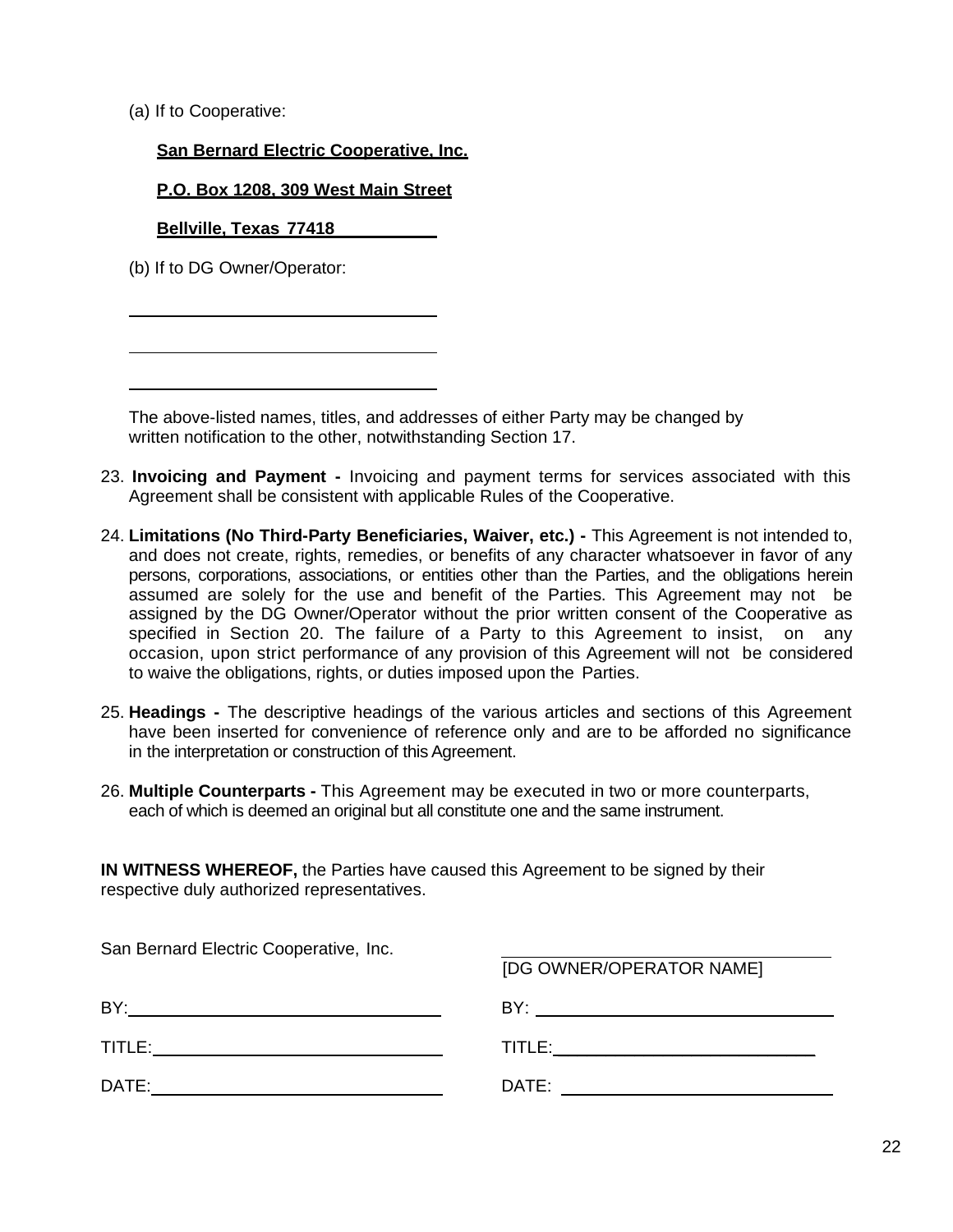### **EXHIBIT A DESCRIPTION OF FACILITIES AND POINT OF INTERCONNECTION**

*DG Owner/Operator will, at its own cost and expense, operate, maintain, repair, and inspect, and shall be fully responsible for its Facilities, unless otherwise specified on Exhibit A.*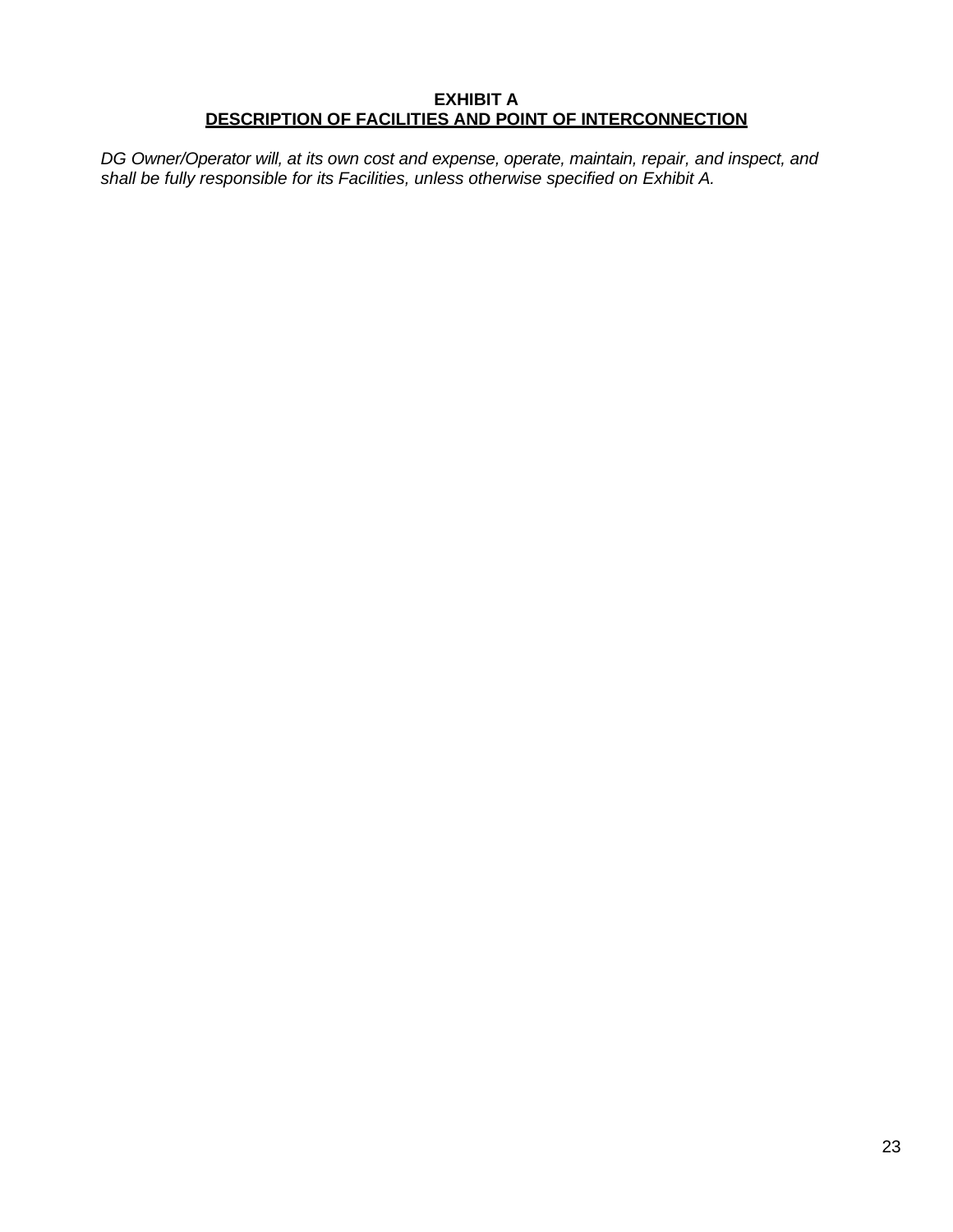# **FACILITIES SCHEDULE NO.**

[The following information is to be specified for each Point of Interconnection, if applicable]

- 1. Name:
- 2. Facilities location:
- 3. Delivery voltage:
- 4. Metering (voltage, location, losses adjustment due to metering location, andother:
- 5. Normal Operation of Interconnection:
- 6. One line diagram attached (check one):/\_\_\_\_\_\_\_\_\_Yes /\_\_\_\_\_\_\_No
- 7. Facilities to be furnished by Cooperative:
- 8. Facilities to be furnished by DG Owner/Operator:
- 9. Cost Responsibility:
- 10. Control area interchange point (check one): /\_\_\_\_\_\_\_\_\_\_\_Yes /\_\_\_\_\_\_\_\_\_\_No
- 11. Supplemental terms and conditions attached (check one): /\_\_\_\_\_\_\_\_\_\_\_\_\_Yes /\_\_\_\_\_\_\_\_\_\_No
- 12. Cooperative rules for DG interconnection attached (check one): /\_\_\_\_\_\_\_\_Yes /\_\_\_\_\_\_\_\_\_No

| San Bernard Electric Cooperative, Inc. | [DG OWNER/OPERATOR NAME] |  |  |
|----------------------------------------|--------------------------|--|--|
| BY:                                    | BY:                      |  |  |
| TITLE:                                 | TITLE:                   |  |  |
| DATE:                                  | DATE:                    |  |  |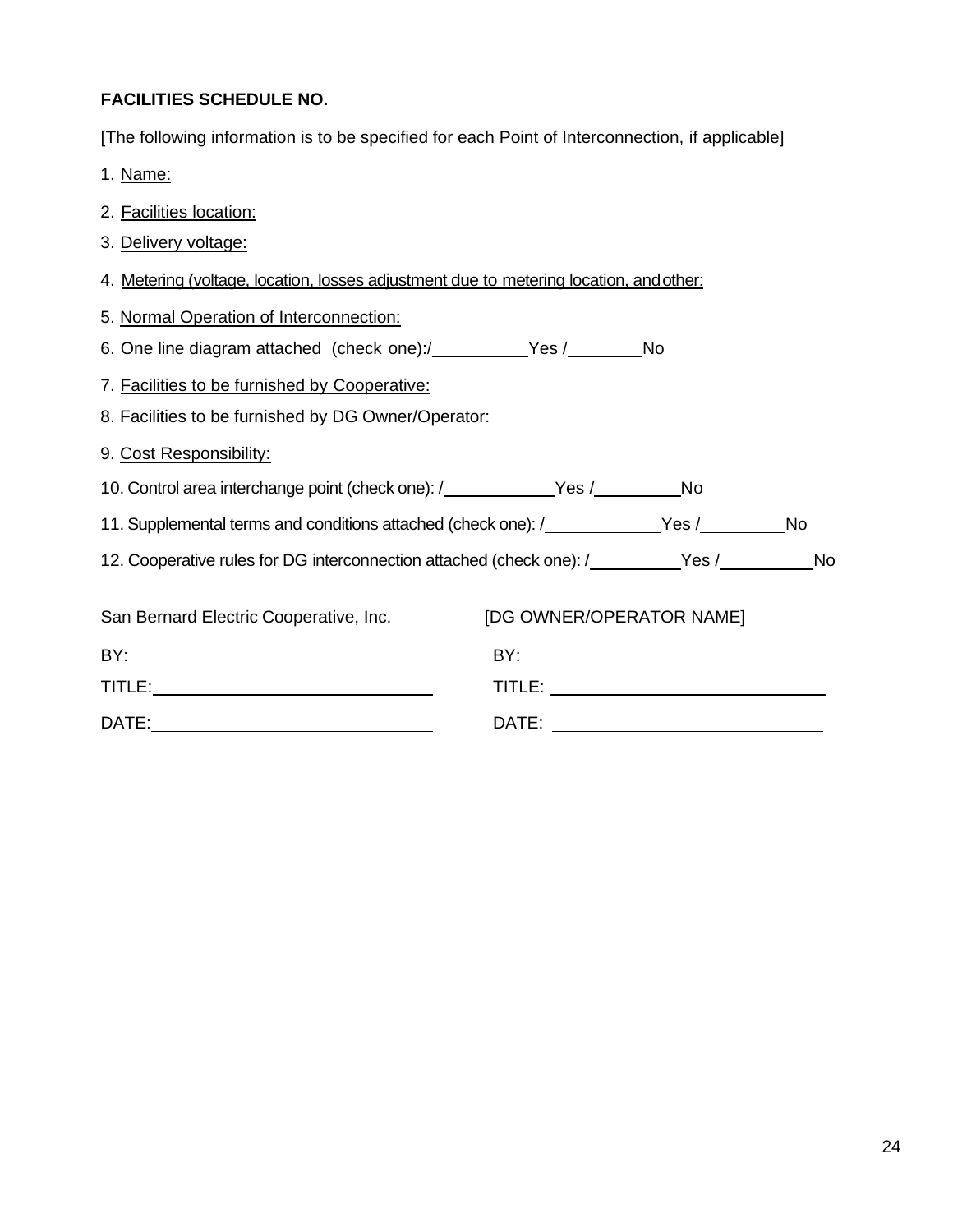#### **SAN BERNARD ELECTRIC COOPERATIVE, INC.**

Application for Operation of Customer-Owned Generation

**This application should be completed as soon as possible and returned to the Cooperative Customer Service representative in order to begin processing the request. See** *Distributed Generation Procedures and Guidelines Manual for Members* **for additional information.**

INFORMATION: *This application is used by the Cooperative to determine the required equipment configuration for the Customer interface. Every effort should be made to supply as much information as possible.*

# **PART 1 OWNER/APPLICANT INFORMATION**

|                                   | Company: example of the company of the company of the company of the company of the company of the company of the company of the company of the company of the company of the company of the company of the company of the com |                                                                                                                                                                                                                                     |
|-----------------------------------|--------------------------------------------------------------------------------------------------------------------------------------------------------------------------------------------------------------------------------|-------------------------------------------------------------------------------------------------------------------------------------------------------------------------------------------------------------------------------------|
|                                   |                                                                                                                                                                                                                                |                                                                                                                                                                                                                                     |
|                                   |                                                                                                                                                                                                                                | City: City: County: County: County: City: City: Code: City:                                                                                                                                                                         |
|                                   | Phone Number: Representative:                                                                                                                                                                                                  |                                                                                                                                                                                                                                     |
|                                   | <b>PROJECT DESIGN/ENGINEERING (as applicable)</b>                                                                                                                                                                              |                                                                                                                                                                                                                                     |
|                                   | Company: <u>company:</u>                                                                                                                                                                                                       |                                                                                                                                                                                                                                     |
|                                   |                                                                                                                                                                                                                                |                                                                                                                                                                                                                                     |
|                                   |                                                                                                                                                                                                                                | City: City: County: County: State: Zip Code: City:                                                                                                                                                                                  |
|                                   |                                                                                                                                                                                                                                | Phone Number: <u>Nepresentative:</u> Nepresentative: Nepresentative: Nepresentative: Nepresentative: Nepresentative: Nepresentative: Nepresentative: Nepresentative: Nepresentative: Nepresentative: Nepresentative: Nepresentative |
|                                   | <b>ELECTRICAL CONTRACTOR (as applicable)</b><br>Company: <u>company:</u> company:                                                                                                                                              |                                                                                                                                                                                                                                     |
|                                   |                                                                                                                                                                                                                                | City: City: County: County: County: City: City: Code: City:                                                                                                                                                                         |
|                                   |                                                                                                                                                                                                                                | Phone Number: <u>National Accordination</u> Representative: National Accordination of the Number of Accordination of the Representative:                                                                                            |
|                                   | <b>TYPE OF GENERATOR</b> (as applicable)                                                                                                                                                                                       |                                                                                                                                                                                                                                     |
|                                   |                                                                                                                                                                                                                                |                                                                                                                                                                                                                                     |
|                                   | Diesel Engine___________________Gas Engine________Turbine Other ________________                                                                                                                                               |                                                                                                                                                                                                                                     |
| <b>ESTIMATED LOAD INFORMATION</b> |                                                                                                                                                                                                                                |                                                                                                                                                                                                                                     |
| purposes.                         | The following information will be used to help properly design the Cooperative customer<br>interconnection. This information is not intended as a commitment or contract for billing                                           |                                                                                                                                                                                                                                     |

Total Site Load (kW) Total DG Output (kW)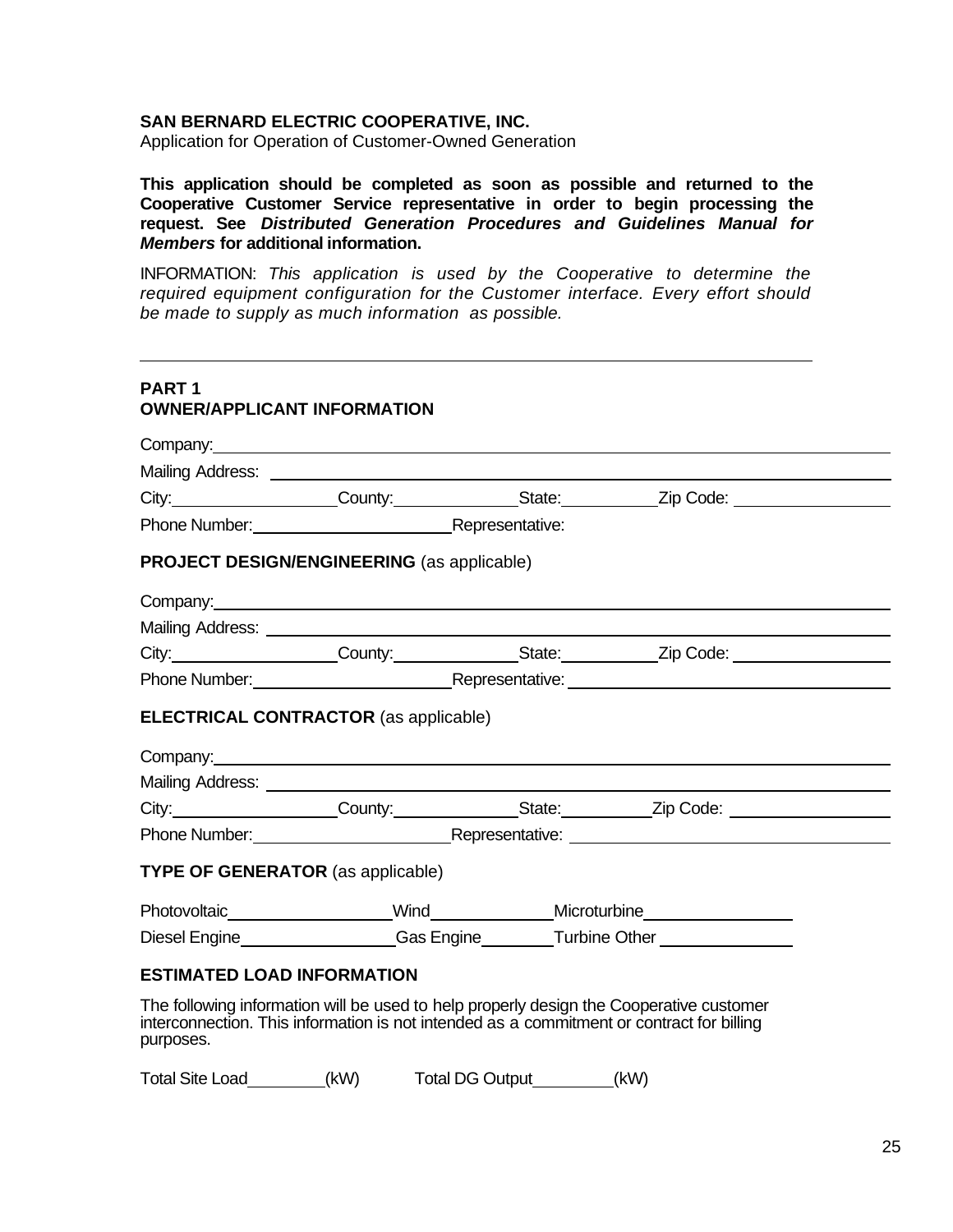# **Mode of Operation (check all that apply)**

Isolated **Paralleling** Paralleling **Power Export** 

# **DESCRIPTION OF PROPOSED INSTALLATION AND OPERATION**

Give a general description of the proposed installation, including when you plan to operate the generator.

# **PART 2**

(Complete all applicable items. Copy this page as required for additional generators.)

# **SYNCHRONOUS GENERATOR DATA**

| Unit Number: Total number of units with listed specifications on site:      |  |               |  |
|-----------------------------------------------------------------------------|--|---------------|--|
|                                                                             |  |               |  |
|                                                                             |  |               |  |
| Serial Number (each): ______________                                        |  |               |  |
| Phases: Single Three R.P.M.: Frequency (Hz):                                |  |               |  |
| Rated Output (for one unit): Kilowatt Kilowatt Kilovolt-Amper               |  |               |  |
| Rated Power Factor (%): Rated Voltage (Volts) Rated Amperes: _____          |  |               |  |
| Field Volts: Field Amps: Motoring power (kW):                               |  |               |  |
| Synchronous Reactance (X'd):                                                |  |               |  |
|                                                                             |  | % on KVA base |  |
|                                                                             |  |               |  |
| Negative Sequence Reactance (Xs): 6. [6] % on [16] XVA base                 |  |               |  |
|                                                                             |  |               |  |
|                                                                             |  |               |  |
| $\overline{I_2}$ <sup>2</sup> t of K (heating time constant): $\frac{1}{2}$ |  |               |  |
|                                                                             |  |               |  |
| <b>INDUCTION GENERATOR DATA</b>                                             |  |               |  |

| Rotor Resistance (Rr):      | ohms Stator Resistance (Rs):        | ohms |
|-----------------------------|-------------------------------------|------|
| Rotor Reactance (Xr):       | ohms Stator Reactance (Xs):         | ohms |
| Magnetizing Reactance (Xm): | ohms Short Circuit Reactance (Xd"): | ohms |
| Design letter:              | Frame Size:                         |      |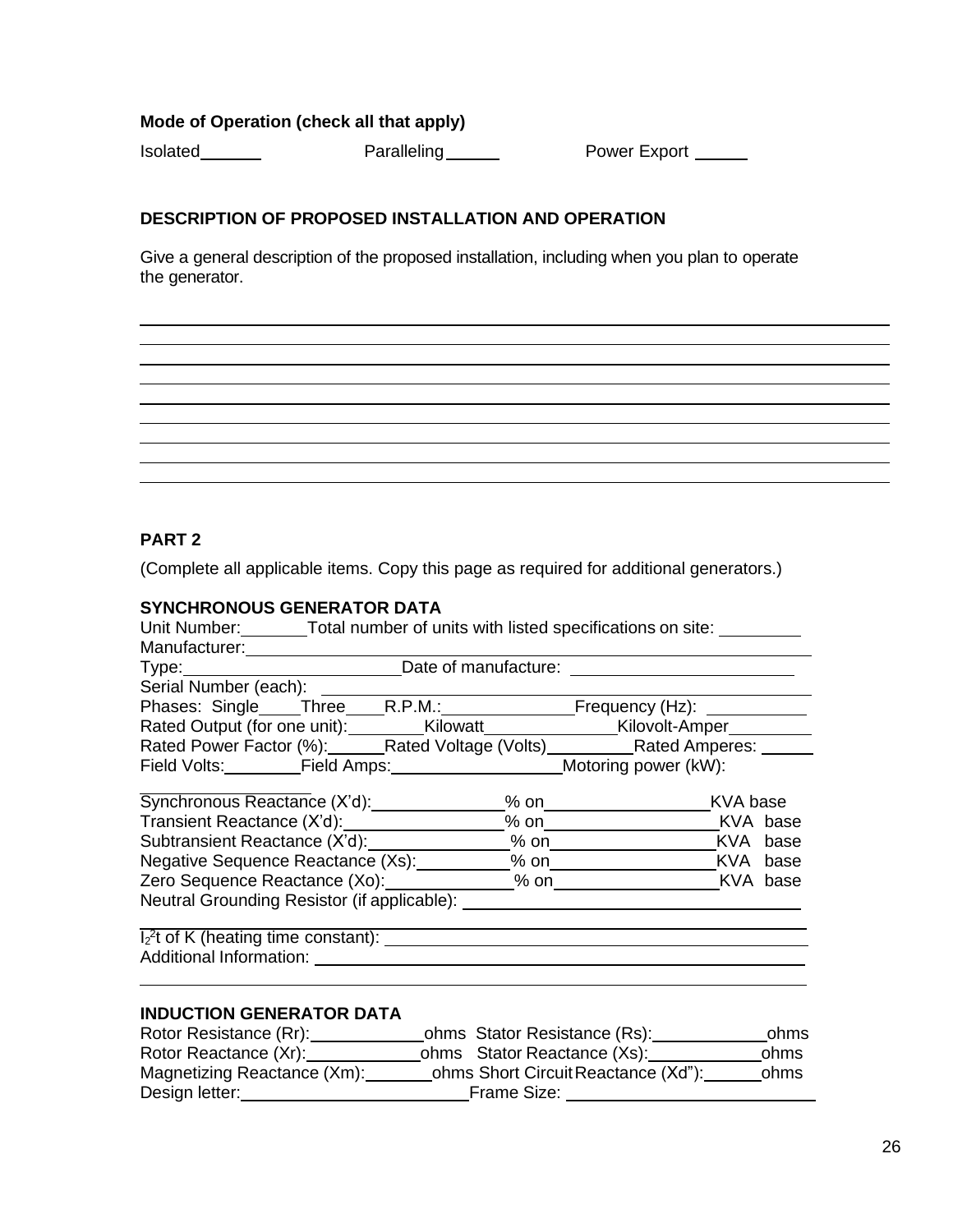| <b>Exciting Current:</b> | Temp Rise (deg $C^{\circ}$ ): |             |
|--------------------------|-------------------------------|-------------|
| Reactive Power Required: | Vars (no load), Vars          | (full load) |
| Additional Information:  |                               |             |

| Unit Number:                             | Type: |                       |           |
|------------------------------------------|-------|-----------------------|-----------|
| Manufacturer:                            |       |                       |           |
| Serial Number:                           |       | Date of manufacturer: |           |
| H.P. Rates: H.P. Max.:                   |       | Inertia Constant:     | $Ib.-ft2$ |
| Energy Source (hydro, steam, wind, etc.) |       |                       |           |

# **GENERATOR TRANSFORMER** (Complete all applicable items)

| TRANSFORMER (between generator and utility system) |  |  |  |
|----------------------------------------------------|--|--|--|
|----------------------------------------------------|--|--|--|

| Generator unit number:                     | Date of manufacturer:                   |          |
|--------------------------------------------|-----------------------------------------|----------|
| Manufacturer:                              |                                         |          |
| Serial Number:                             |                                         |          |
| High Voltage:<br>KV, Connection:           | wye, Neutral solidly grounded?<br>delta |          |
| Low Voltage:<br>KV, Connection:            | wye, Neutral solidly grounded?<br>delta |          |
| Transformer Impedance (Z):                 | $%$ on                                  | KVA base |
| Transformer Resistance (R):                | $%$ on                                  | KVA base |
| Transformer Reactance (X):                 | $%$ on                                  | KVA base |
| Neutral Grounding Resistor (if applicable: |                                         |          |

# **INVERTER DATA** (if applicable)

| Manufacturer: www.community.com/ | Model:                                                                               |
|----------------------------------|--------------------------------------------------------------------------------------|
|                                  | Rate Power Factor (%): ____Rated Voltage (Volts): ____Rated Amperes: __              |
|                                  | Inverter Type (ferroresonant, step, pulse-width modulation, etc.):                   |
| Type commutation: forced         | line                                                                                 |
|                                  | Harmonic Distortion: Maximum Single Harmonic (%)                                     |
|                                  | Maximum Total Harmonic (%)                                                           |
|                                  | Neto: Attack all ovailable esteritates test reports, and secilles propietate desvine |

Note: Attach all available calculations, test reports, and oscillographic prints showing inverter output voltage and current waveforms.

# **POWER CIRCUIT BREAKER** (if applicable)

| Manufacturer:                                                    |        |       |                       | Model:            |                                  |
|------------------------------------------------------------------|--------|-------|-----------------------|-------------------|----------------------------------|
| Rated Voltage (kilovolts):                                       |        |       |                       |                   | Rated ampacity (Amperes)         |
| Interrupting rating (Amperes):                                   |        |       |                       | <b>BIL Rating</b> |                                  |
| Interrupting medium / insulating medium (ex. Vacuum, gas, oil)   |        |       |                       |                   |                                  |
| Control Voltage (Closing): ____(Volts)                           |        |       | АC                    | DC                |                                  |
| Control Voltage (Tripping): (Volts)                              |        |       |                       | AC DC             | <b>Battery Charged Capacitor</b> |
| Close energy:                                                    | Spring | Motor | Hydraulic Pneumatic   |                   | Other:                           |
| Trip energy:                                                     | Spring |       | Motor Hydraulic       | Pneumatic         | Other:                           |
| Bushing Current Transformers: (Max. ratio) Relay Accuracy Class: |        |       |                       |                   |                                  |
| Multi Ratio?                                                     | No     |       | Yes: (available taps) |                   |                                  |

# **ADDITIONAL INFORMATION**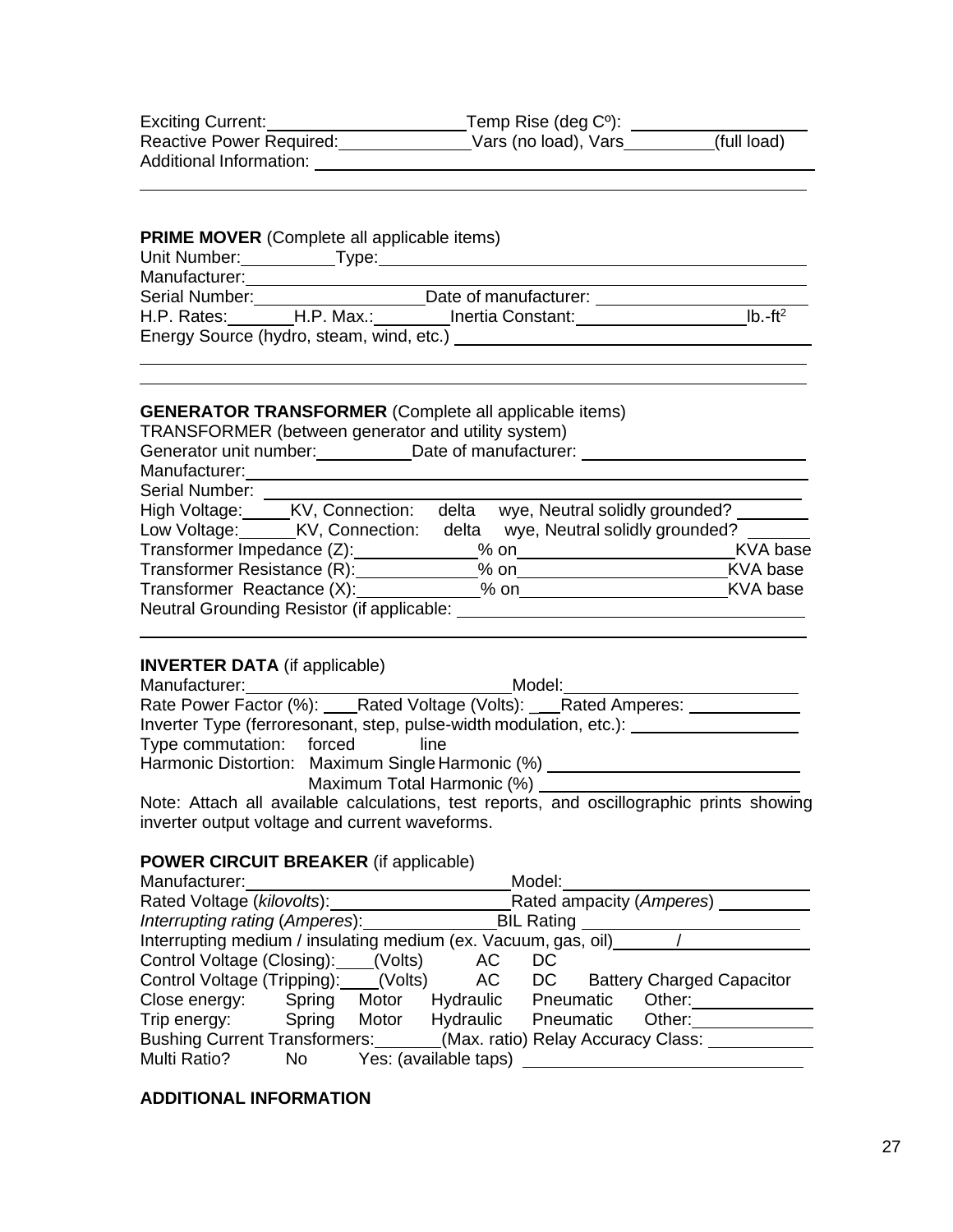*In addition to the items listed above, please attach a detailed one-line diagram of the proposed facility, all applicable elementary diagrams, major equipment (generators, transformers, inverters, circuit breakers, protective relays, etc.), specifications, test reports, etc., and any other applicable drawings or documents necessary for the proper design of the interconnection.*

#### **SIGN OFF AREA**

The customer agrees to provide the Cooperative with any additional information required to complete the interconnection. The customer shall operate his equipment within the guidelines set forth by the Cooperative.

| Applicant's signature | Date |
|-----------------------|------|
|                       |      |

Printed name

# **SAN BERNARD ELECTRIC COOPERATIVE, INC. CONTACT FOR APPLICATION SUBMISSION AND FOR MORE INFORMATION:**

| Cooperative contact: | <b>Nick Hesse</b>                      |
|----------------------|----------------------------------------|
| Title:               | <b>Technical Services</b>              |
| Address:             | San Bernard Electric Cooperative, Inc. |
|                      | P.O. Box 1208                          |
|                      | <b>309 West Main Street</b>            |
|                      | Bellville, Texas 77418                 |
| Phone:               | (979)865-3171                          |
| Fax:                 | (979)865-9706                          |
| Email:               | nhesse@sbec.org                        |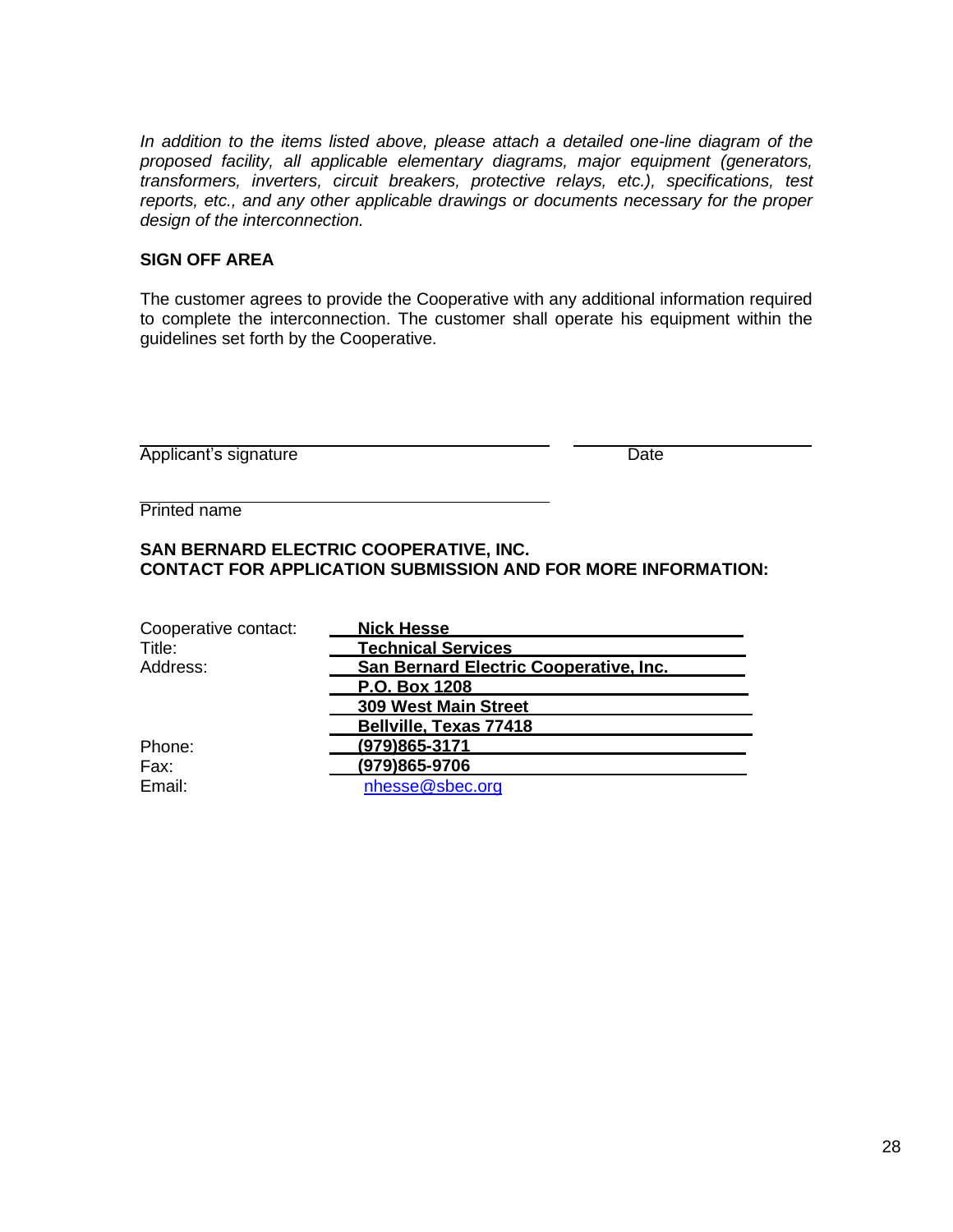# **SBEC DG TARIFF (Approved by SBEC Board of Directors on November 20, 2018)**

#### Distributed Generation Rider – Version 2.0

#### Application.

Applicable to Distributed Generation Facilities smaller than 10 MW of connected generation connected in parallel operation to the Cooperative's electric system in accordance with the Cooperative's service rules and regulations and the Cooperative's *Distributed Generation Procedures and Guidelines Manual for Members* (available on request).

This rate is not applicable to temporary, shared, or resale service. This rate is applicable to service supplied at one point of delivery.

#### Sales to Customer

Sales to a Distributed Generation Customer shall be consistent with the applicable retail rate tariff established by the Cooperative and in use by the Customer as if there were no Distributed Generation installation.

#### Purchases from a Customer – Facility classified as 50 kW of connected generation and smaller in order to offset their own usage.

Determination of billing shall be accomplished by interconnection through a multichannel meter or two meters with one measuring all energy supplied by the Cooperative and the other measuring all energy supplied by the Customer to the Cooperative.

For power produced in excess of on-site requirements, the Customer shall be credited by SBEC for KWH that flowed to the SBEC power grid equal to avoided cost of the purchased power. Avoided Cost is calculated and shown on the customer's bill or invoice and listed as the Generation Charges on their specific rate. Transmission cost will not be credited on Customer produced power.

The Cooperative shall bill the Customer for the energy supplied by the Cooperative to the Customer according to the Cooperative's applicable retail rate schedule, plus the DG Customer charge if any applies, and less any credit for the energy supplied by the Customer to the Cooperative during each billing period.

When the energy credit supplied by the Customer exceeds the energy charges supplied by the Cooperative including all monthly customer charges and the monthly metering charge, the excess energy credit shall be carried over to the following monthly billing period. In the event the Customer generates more revenue credits than the Customer consumes for 12 consecutive months, the excess credit will be paid annually unless other contractual arrangements dictate. Any power purchased by the Cooperative shall be paid at the same rate as the power purchased over 50 KW at the end of the 12 month period and settlement is required.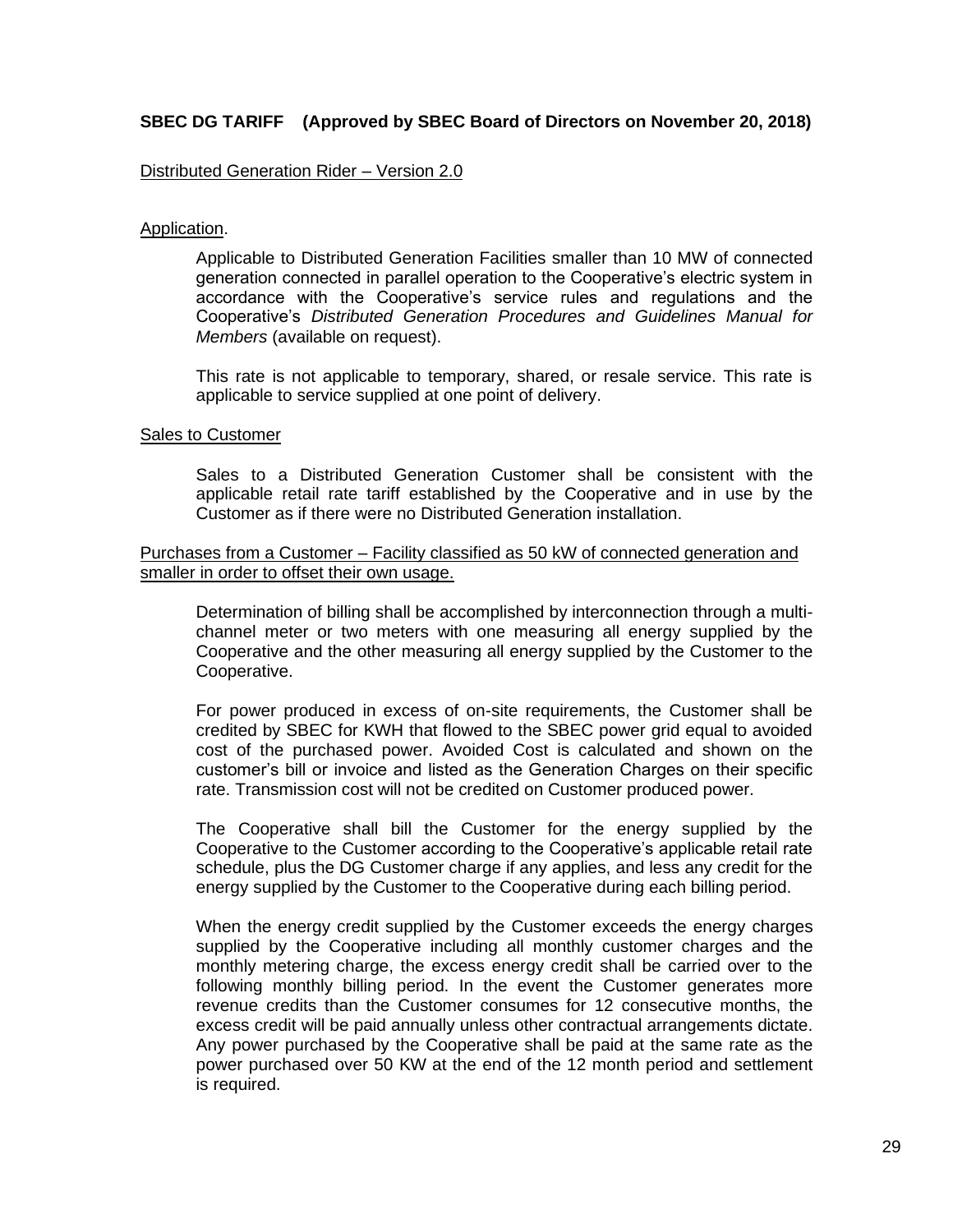Customer must be a Qualifying Facility (QF) as defined by the Public Utility Regulatory Policies Act of 1978 (PURPA). If Customer is not a QF, the Cooperative may, at its sole discretion, purchase power from the Customer under the terms of this section.

#### Purchases from a Customer – Facility classified as greater than 50 kW and less than 10 MW of connected generation

Determination of billing shall be accomplished by interconnection through a multichannel meter or two meters with one measuring all energy supplied by the Cooperative and the other measuring all energy supplied by the Customer.

The Customer's qualifying facility shall be credited for energy supplied by the Customer to the Cooperative at a rate that will be determined by the avg ATC forward market curve as of October of the previous year for the next calendar year based on SHUB delivered price on generation greater than 50 KW and less than 1 MW. Qualifying Generation Facilities of 1 MW and up to 10 MW will contract with the Cooperative for the same rate that will be determined by the avg ATC forward market curve as of October of the previous year for the next calendar year based on SHUB delivered price in the ERCOT market, make an acceptable counter offer, and/or sell to other ERCOT Market participant any excess energy subject to wheeling charges and loses. The customer will be responsible for any SBEC new facilities and facility upgrades and cost to transport the energy produced if any wheeling charges are applied. All Generation of 1 MW and above shall register with ERCOT and follow that interconnection process. In the event the Customer, who is trying to offset their own usage, generates more revenue credits than the Customer consumes for 12 consecutive months, the excess credit will be paid annually unless other contractual arrangements dictate.

Customer shall be responsible for all interconnect cost for facilities to take the Qualifying DG power including all studies involved to determine the necessary facilities. Customer shall also be responsible for any wheeling cost plus losses for facilities needed to transport the DG power back to a wholesale market or other site.

The Cooperative shall bill the Customer for the energy supplied by the Cooperative during each billing period according to the Cooperative's applicable retail rate schedule.

The Customer shall be subject to any market charges related to the Customer's DG facility, including but not limited to Scheduling, Dispatching and Energy imbalance. The Customer shall be responsible for following the ERCOT and SBEC/LCRA interconnect policy and procedures.

Customer must be a Qualifying Facility (QF) as defined by the Public Utility Regulatory Policies Act of 1978 (PURPA). If Customer is not a QF, the Cooperative may, at its sole discretion, purchase power from the Customer under the terms of this section.